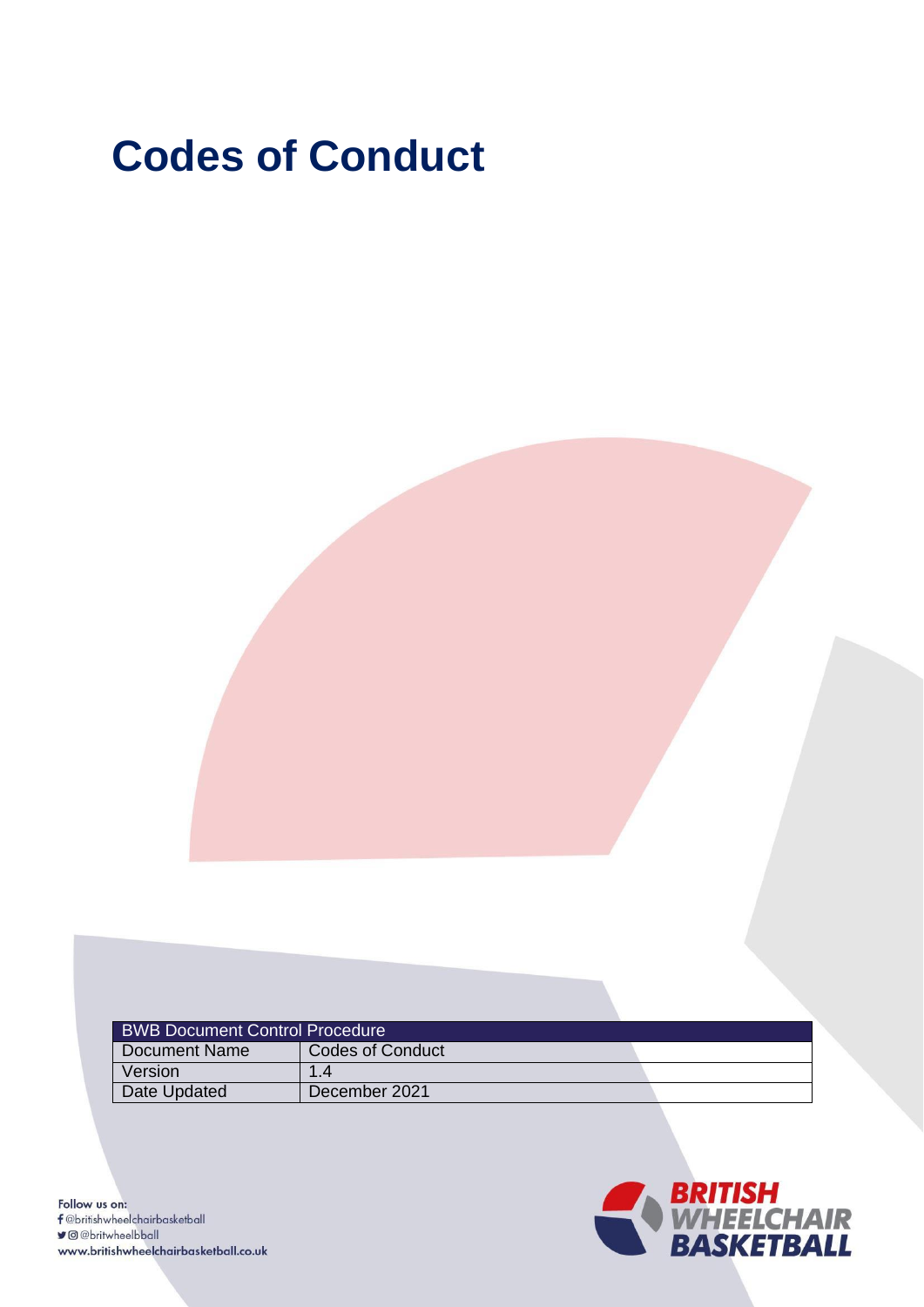# **1. Introduction to the Codes of Conduct**

These Codes of Conduct are intended as guidelines for all those involved in the sport of wheelchair basketball. All such individuals have the responsibility to act according to these guidelines ensuring that wheelchair basketball provides safe, fun and inclusive opportunities for people to participate in.

All persons, regardless of age, gender, ability, disability, ethnicity, religious belief and sexual identity have a right to play wheelchair basketball in an enjoyable and safe environment protected from abuse.

Young players, adults at risk and everyone involved have a right to expect appropriate support in accordance with their personal and social development with regard to their involvement in the game of wheelchair basketball.

All those involved in the planning, development, management and delivery of wheelchair basketball to children, young people and adults at risk have a duty to ensure that all participants are:

- Coached and trained by appropriately qualified people in a safe and fun environment
- Actively encouraged to participate in wheelchair basketball at an appropriate level for their age and ability
- Provided with opportunities to participate in games and training sessions as appropriate to the age and ability of the individual
- Not subjected to abuse and/or poor practice from any source
- Not subjected to bullying or undue pressure
- Supported to play an active role in the community, both in and out of the sporting environment

**The codes of conduct should be read in conjunction with the following policies and statements which can be accessed via [www.britishwheelchairbasketball.co.uk:](http://www.britishwheelchairbasketball.co.uk/)**

- **BWB Safeguarding Policy**
- **BWB Safeguarding Procedures**
- **BWB Disciplinary Policy**
- **BWB Classification Policy**
- **BWB Diversity Statement**
- **BWB Whistleblowing Policy**
- **BWB League Rules and Regulations**
- **BWB Anti-Doping Policy**

**Breaches to the Codes of conduct may result in disciplinary action from BWB.**



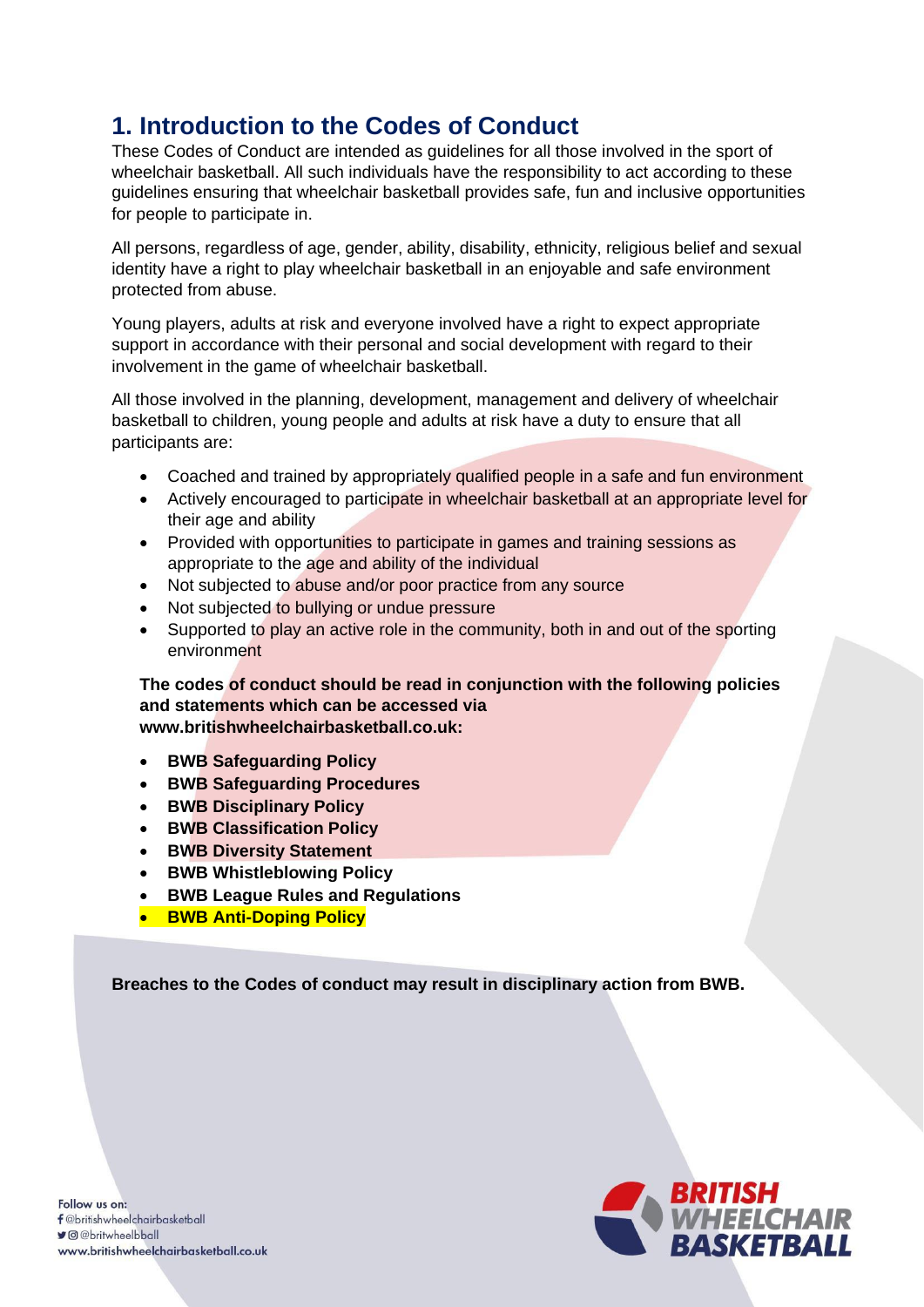## **2. Embedding British Wheelchair Basketball's Mission and Values**

British Wheelchair Basketball is committed to enabling a safe, inclusive and welcoming environment across our sport. Our mission to transform people's lives through wheelchair basketball threads through all aspects of participation; from training to competition, supporters to players, from domestic to international competition.

Our values symbolise our unique DNA and the culture of British Wheelchair Basketball – the values of pride, grit, united and drive, will be considered in the execution and interpretation of all policies and governance.

British Wheelchair Basketball's policies support the delivery of world-class governance across the sport and enable the realisation of our commitment to safely and inclusively engage with all participants and deliver both the mission and values of this outstanding sport.

## **3. Data Notice**

Personal Data will be handled during the implementation of British Wheelchair Basketball's policies. This Personal Data will be managed in line with British Wheelchair Basketball's Privacy Notice.

Please note that there will also be instances where personal data will be shared with third parties outside of British Wheelchair Basketball, either in carrying out our legal responsibilities or in retaining professional support.

Where the implementation of the Policy concludes in the imposition of sanctions, the individuals name, violation and sanction will be shared with interested parties (inside and outside of the sport) and via the British Wheelchair Basketball website.

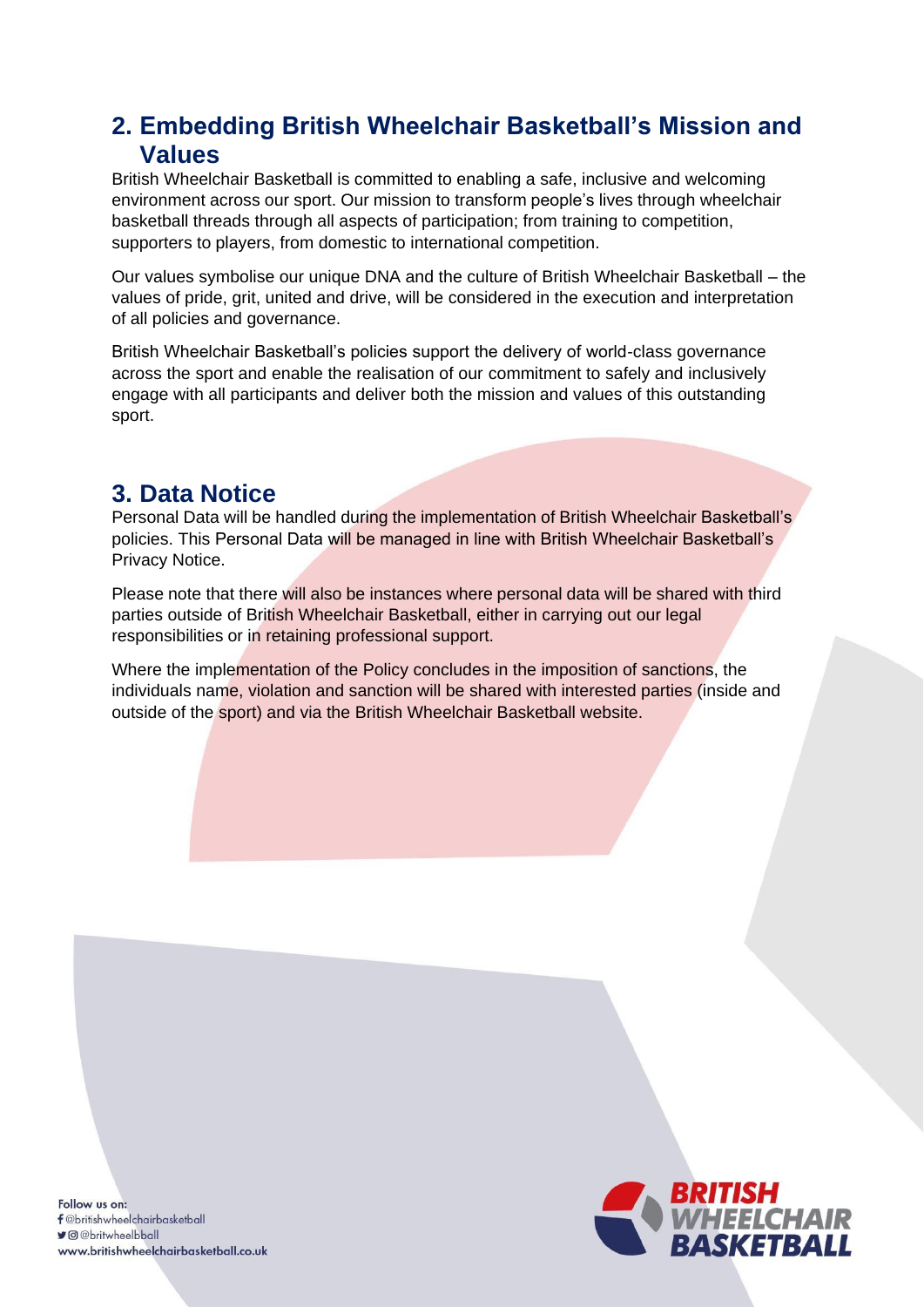#### **Code of Conduct for Clubs, Regional Associations, Affiliated Organisations and Delivery Partners**

#### Definitions:

**Clubs** refers to appointed club committee members and accountable officers.

**Regional Associations** refers to appointed regional committee members and accountable officers.

**Delivery Partners** refers to accountable officers for approved British Wheelchair Basketball Delivery Partners who are carrying out activity on behalf of BWB.

**Affiliated Organisations** refers to accountable officers for organisations registered with BWB.

For the purpose of these codes, committee members and club/region/organisation paid or voluntary staff will be referred to as accountable officers.

| Principle                                                                                                    | <b>Actions</b>                                                                                                                                                                                                                                                                                                                                                                                                                                                                                                                                                                |
|--------------------------------------------------------------------------------------------------------------|-------------------------------------------------------------------------------------------------------------------------------------------------------------------------------------------------------------------------------------------------------------------------------------------------------------------------------------------------------------------------------------------------------------------------------------------------------------------------------------------------------------------------------------------------------------------------------|
| <b>Rights</b>                                                                                                | <b>Accountable Officers should:</b><br>Create an environment free of fear and harassment for all participants<br>$\bullet$<br>Be fair, honest and considerate to participants<br>$\bullet$<br>Recognise the rights of participants to be treated as individuals<br>$\bullet$<br>Maintain appropriate confidentiality in line with guidance<br>$\bullet$<br>Consider own and fellow participants health & safety prior to attending<br>and during wheelchair basketball activity                                                                                               |
| Relationships                                                                                                | <b>Accountable Officers should:</b><br>Develop an appropriate working relationship with participants, based on<br>$\bullet$<br>mutual trust and respect<br>Maintain professional boundaries with participants<br>$\bullet$<br>Not engage in behaviour that constitutes any form of abuse or<br>$\bullet$<br>harassment (physical, sexual, emotional, neglect, bullying etc.)<br>Not engage in sexual activity and/or have intimate relationships with<br>$\bullet$<br>anyone aged 17 and under                                                                                |
|                                                                                                              | Not communicate directly with children and young people aged 17 and<br>$\bullet$<br>under by phone or social media<br>Familiarise yourself with the signs/indicators of abuse and report all<br>$\bullet$<br>concerns to the Welfare/Safeguarding Officer, BWB Lead Safeguarding<br>Officer or Designated Safeguarding Officer immediately                                                                                                                                                                                                                                    |
| Responsibilities-<br>personal standards                                                                      | <b>Accountable Officers should:</b><br>Project a positive and professional image of yourself and wheelchair<br>$\bullet$<br>basketball<br>Conduct yourself in a manner that takes all reasonable measures to<br>$\bullet$<br>protect your own safety and the safety of others<br>Promote the reputation of the sport and take all possible steps to prevent<br>$\bullet$<br>bringing it into disrepute<br>Dress appropriately<br>$\bullet$<br>Not engage in violent or threatening behaviour<br>$\bullet$<br><b>Never</b> use inappropriate language or gestures<br>$\bullet$ |
| Follow us on:<br>f@britishwheelchairbasketball<br>O @britwheelbball<br>www.britishwheelchairbasketball.co.uk | <b>BRITISH<br/>WHEELCHAIR</b><br>BASKETBALL                                                                                                                                                                                                                                                                                                                                                                                                                                                                                                                                   |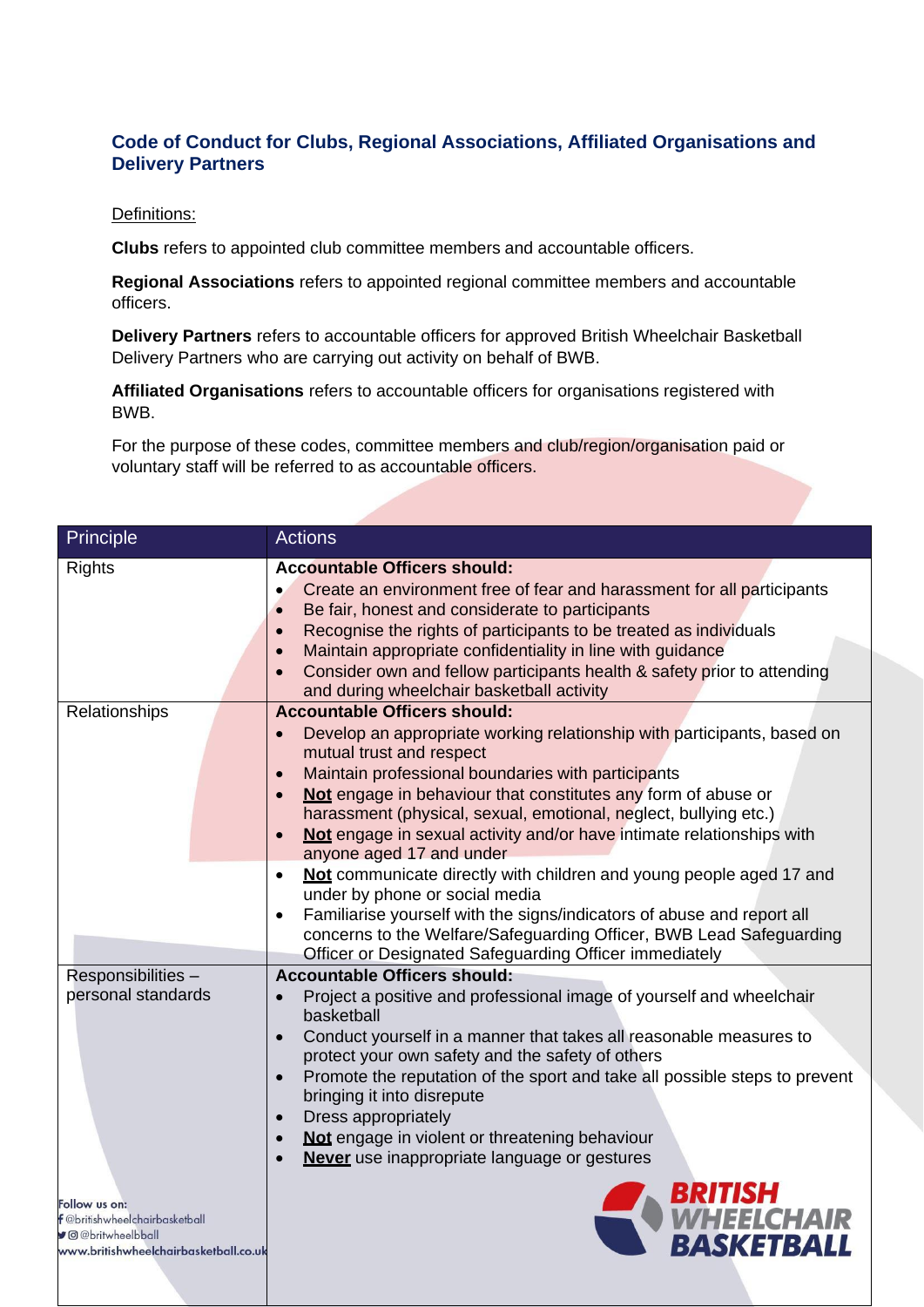| Responsibilities-      | <b>Accountable Officers should:</b>                                                  |
|------------------------|--------------------------------------------------------------------------------------|
| professional standards | Undergo a DBS check through BWB where required<br>$\bullet$                          |
|                        | Gain appropriate qualifications<br>$\bullet$                                         |
|                        | Complete regular risk assessments and minimise possible risks<br>$\bullet$           |
|                        | Abide by BWB Policies, Procedures, Guidance and Competition Rules<br>$\bullet$       |
|                        | Abide by and promote anti-doping rules:                                              |
|                        | $\circ$ (1) agree to be bound by the NGB's anti-doping rules, and                    |
|                        | (2) will cooperate with Code-compliant anti-doping investigations<br>$\circ$         |
|                        | and proceedings                                                                      |
|                        | Communicate and cooperate with other organisations and individuals in<br>$\bullet$   |
|                        | the best interest of participants                                                    |
|                        | Read and implement good practice as laid out in the BWB Safeguarding<br>$\bullet$    |
|                        | Policy, Procedures and Guidance                                                      |
|                        | Declare any history or instances where you were disciplined, dismissed,<br>$\bullet$ |
|                        | cautioned, warned or convicted of any offence relating to children/young             |
|                        | people/adults at risk                                                                |
|                        | Have a knowledge and commitment to equality and diversity issues<br>$\bullet$        |
|                        | Operate in accordance with the BWB Equal Opportunities policy<br>$\bullet$           |
|                        | <b>Never</b> intentionally deceive BWB<br>$\bullet$                                  |
|                        | o Examples include falsifying personal data, deliberately using a                    |
|                        | photograph of another person, deliberately using another name                        |
|                        | other than that which is listed on official documentation such as a                  |
|                        | passport or birth certificate                                                        |
|                        | Refrain from posting negative or derogatory comments on social media<br>$\bullet$    |
|                        | about other participants and/or British Wheelchair Basketball                        |
|                        | Ensure a Constitution is agreed and implemented<br>$\bullet$                         |
|                        | <b>Ensure well maintained Accounts</b>                                               |

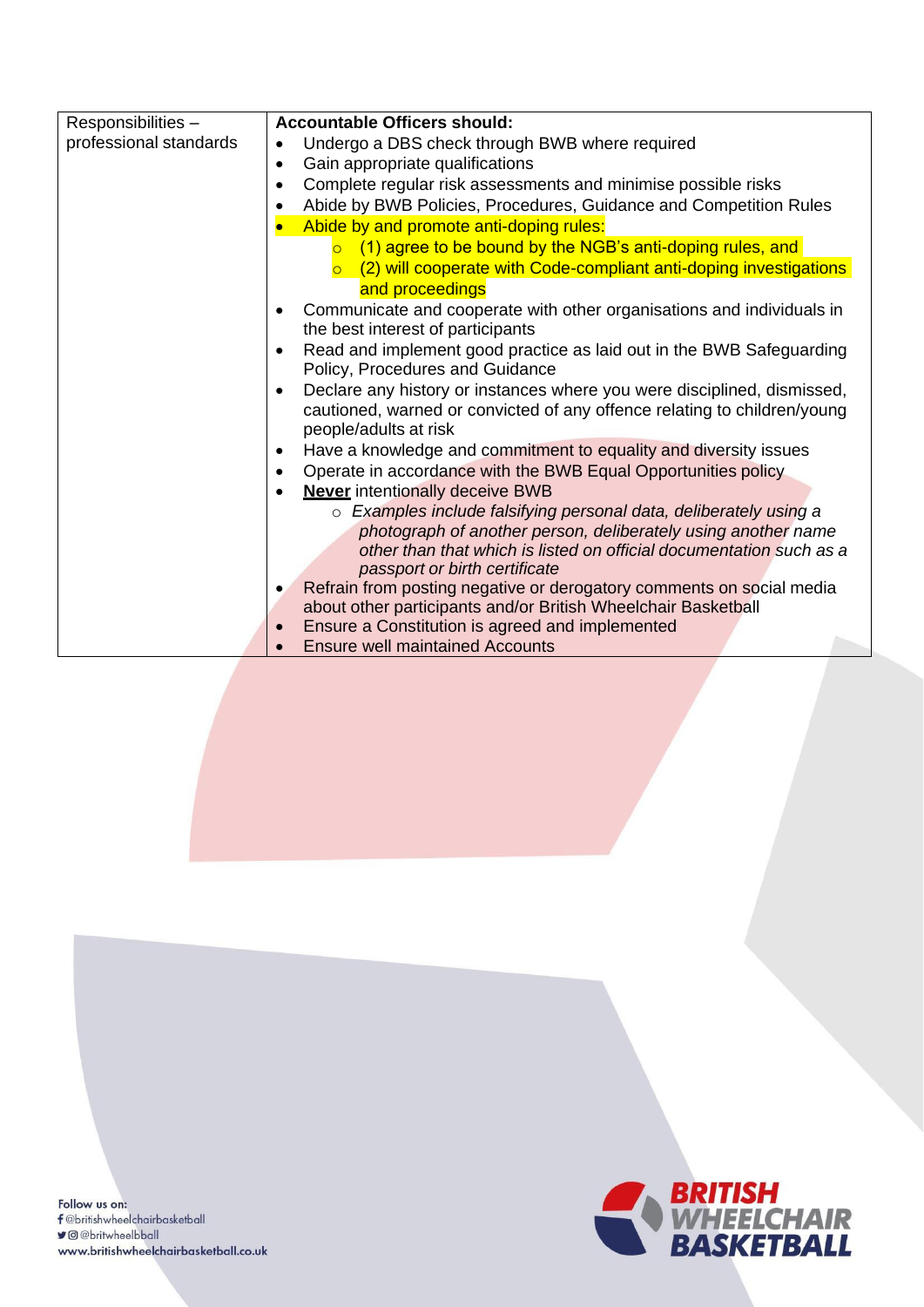#### **Code of Conduct for Coaches**

| Principle                               | <b>Actions</b>                                                                                                                                                                                                                                                                                                                                                                                                                                                                                                                                                                                                                                                                                                                                                                                                                                                                                                                                                                                                                                                                                                                                                                                                           |
|-----------------------------------------|--------------------------------------------------------------------------------------------------------------------------------------------------------------------------------------------------------------------------------------------------------------------------------------------------------------------------------------------------------------------------------------------------------------------------------------------------------------------------------------------------------------------------------------------------------------------------------------------------------------------------------------------------------------------------------------------------------------------------------------------------------------------------------------------------------------------------------------------------------------------------------------------------------------------------------------------------------------------------------------------------------------------------------------------------------------------------------------------------------------------------------------------------------------------------------------------------------------------------|
| <b>Rights</b>                           | <b>Coaches should:</b><br>Create an environment free of fear and harassment for all participants<br>Educate athletes as to their responsibilities in contributing to a safe<br>$\bullet$<br>environment<br>Direct comments or criticism relative to performance and not the<br>$\bullet$<br>participant<br>Encourage athletes to accept responsibility for their own behaviour<br>$\bullet$<br>Be fair, honest and considerate to participants<br>$\bullet$<br>Recognise the rights of participants to be treated as individuals<br>$\bullet$<br>Consider the athlete's future health and well-being as foremost when<br>$\bullet$<br>making decisions<br>Promote the concept of a balanced lifestyle, supporting the well-being of<br>$\bullet$<br>the athlete both in and out of the sport<br>Promote the welfare and best interests of their athletes<br>$\bullet$<br>Ensure that training and playing demands are reasonable dependent<br>$\bullet$<br>upon the age, maturity, experience and ability of the players<br>Maintain appropriate confidentiality in line with guidance<br>٠<br>Consider own and fellow participants health & safety prior to attending<br>٠<br>and during wheelchair basketball activity |
| Relationships                           | <b>Coaches should:</b>                                                                                                                                                                                                                                                                                                                                                                                                                                                                                                                                                                                                                                                                                                                                                                                                                                                                                                                                                                                                                                                                                                                                                                                                   |
|                                         | Develop an appropriate working relationship with participants, based on<br>mutual trust and respect<br>Maintain professional boundaries with participants<br>$\bullet$<br>Not engage in behaviour that constitutes any form of abuse or<br>$\bullet$<br>harassment (physical, sexual, emotional, neglect, bullying etc.)<br>Not engage in sexual activity and/or have intimate relationships with<br>$\bullet$<br>anyone aged 17 and under<br>Not communicate directly with children and young people aged 17 and<br>$\bullet$<br>under by phone or social media<br>Familiarise yourself with the signs/indicators of abuse and report all<br>$\bullet$<br>concerns to the Club Welfare Officer, BWB Lead Safeguarding Officer or<br>Designated Safeguarding Officer immediately<br>Communicate with officials in a respectable manner                                                                                                                                                                                                                                                                                                                                                                                   |
| Responsibilities-<br>personal standards | <b>Coaches should:</b><br>Project a positive and professional image of yourself and wheelchair<br>$\bullet$<br>basketball<br>Promote the reputation of the sport and take all possible steps to prevent<br>$\bullet$<br>bringing it into disrepute<br>Strive to develop individual and team respect for opponents, officials and<br>$\bullet$<br>coaches<br>Observe the rules of the game and encourage athletes to adhere to the<br>$\bullet$<br>spirit of the rules<br>Not engage in violent or threatening behaviour<br>Never use inappropriate language or gestures                                                                                                                                                                                                                                                                                                                                                                                                                                                                                                                                                                                                                                                  |

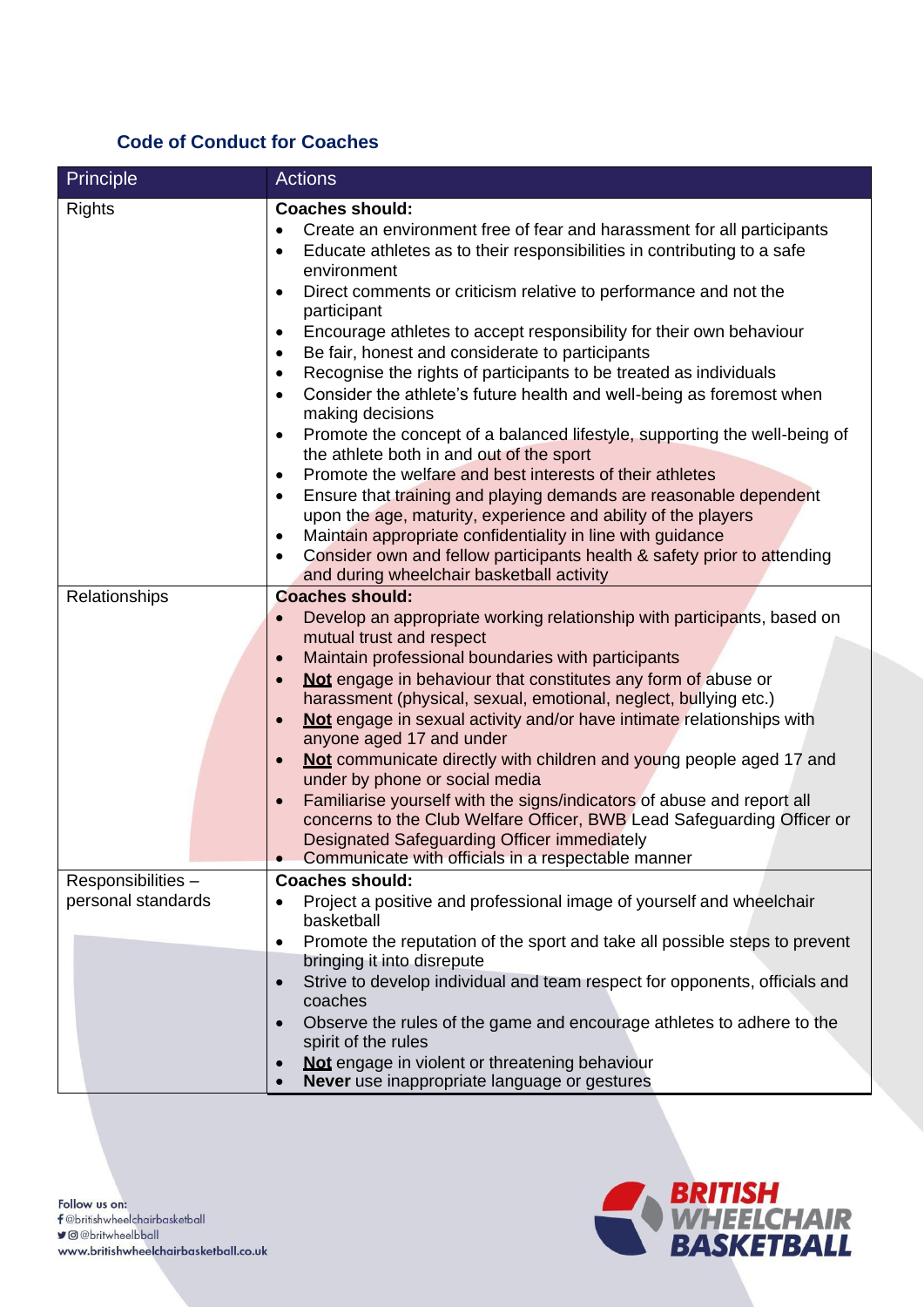|                                             | Refrain from posting negative or derogatory comments on social media<br>$\bullet$<br>about other participants                                                                                                                                                                                                                                                                                                                                                                                                                                                                                                                                                                                                                                                                                                                                                                                                                                                                                              |
|---------------------------------------------|------------------------------------------------------------------------------------------------------------------------------------------------------------------------------------------------------------------------------------------------------------------------------------------------------------------------------------------------------------------------------------------------------------------------------------------------------------------------------------------------------------------------------------------------------------------------------------------------------------------------------------------------------------------------------------------------------------------------------------------------------------------------------------------------------------------------------------------------------------------------------------------------------------------------------------------------------------------------------------------------------------|
| Responsibilities-<br>professional standards | <b>Coaches should:</b><br>Maintain affiliation and correct licencing with BWB though annual<br>$\bullet$<br>registration<br>Gain BWB coaching qualifications appropriate to the level at which you<br>$\bullet$<br>coach and continue personal and professional growth through training<br>and CPD<br>Undergo a DBS check through BWB<br>$\bullet$<br>Be present at all practices and competitions and, when unable to attend,<br>$\bullet$<br>plan/organise knowledgeable, qualified and safe supervision<br>Complete regular risk assessments and minimise possible risks<br>$\bullet$<br>Comply with regulations concerning the transfer of players<br>$\bullet$<br>Abide by and promote anti-doping rules:<br>$\bullet$<br>(1) agree to be bound by the NGB's anti-doping rules, and<br>$\overline{O}$<br>(2) will cooperate with Code-compliant anti-doping investigations<br>$\overline{O}$<br>and proceedings<br>Communicate and cooperate with other organisations and individuals in<br>$\bullet$ |
|                                             | the best interest of athletes<br>Abide by BWB Policies, Procedures, Guidance and Competition Rules<br>$\bullet$<br>Read and implement good practice as laid out in the BWB Safeguarding<br>$\bullet$<br><b>Policy, Procedures and Guidance</b><br>Declare any history or instances where you were disciplined, dismissed,<br>$\bullet$<br>cautioned, warned or convicted of any offence relating to children/young<br>people/adults at risk<br>Have a knowledge and commitment to equality and diversity issues<br>$\bullet$<br>Operate in accordance with the BWB Equal Opportunities policy<br>$\bullet$<br><b>Never</b> intentionally deceive BWB<br>$\bullet$<br>o Examples include falsifying personal data, deliberately using a<br>photograph of another person, deliberately using another name<br>other than that which is listed on official documentation such as a<br>passport or birth certificate                                                                                            |

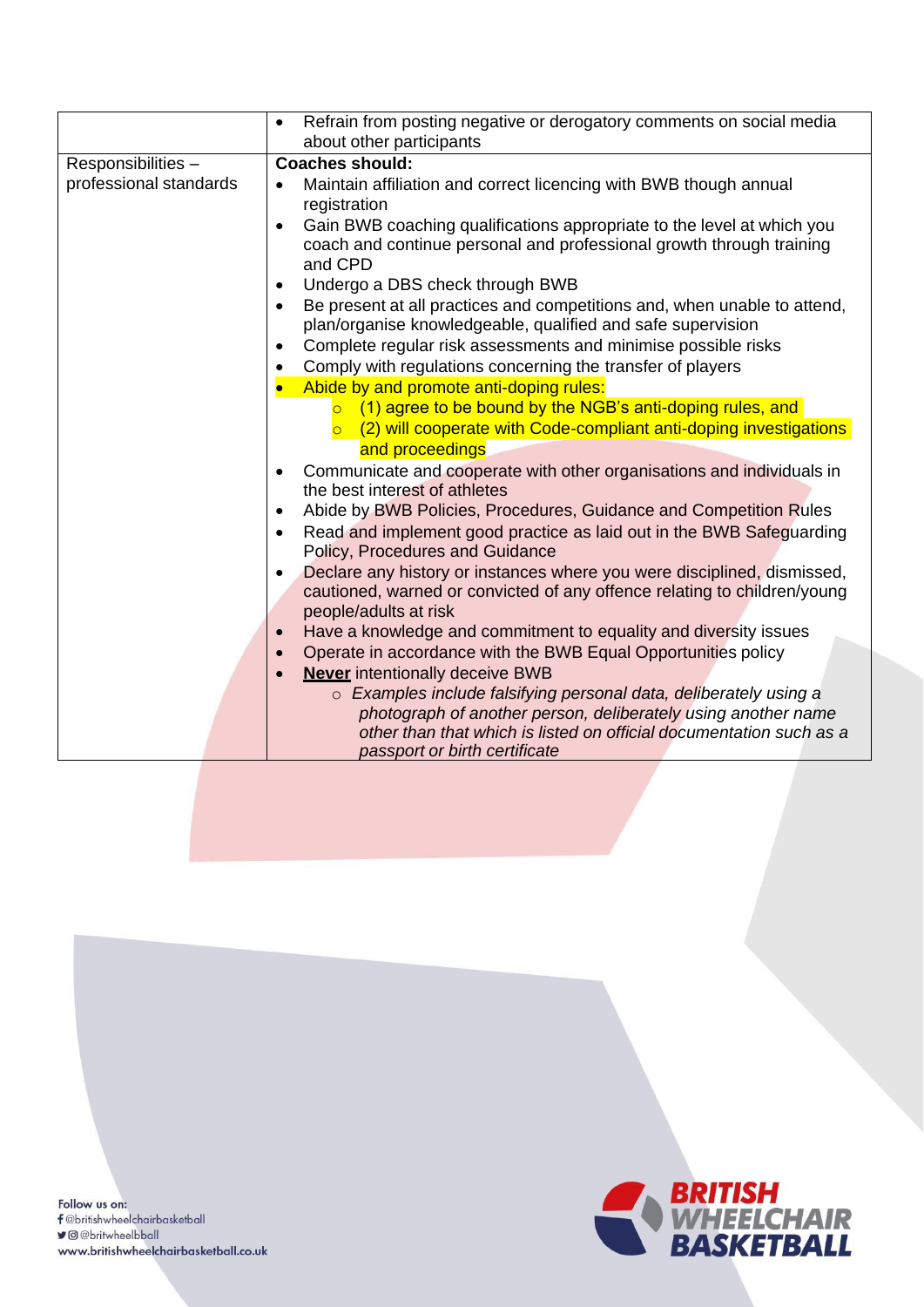### **Code of Conduct for Officials**

| Principle                                  | <b>Actions</b>                                                                                                                                                                                                                                                                                                                                                                                                                                                                                                                                                                                                                                                                                                                                                        |
|--------------------------------------------|-----------------------------------------------------------------------------------------------------------------------------------------------------------------------------------------------------------------------------------------------------------------------------------------------------------------------------------------------------------------------------------------------------------------------------------------------------------------------------------------------------------------------------------------------------------------------------------------------------------------------------------------------------------------------------------------------------------------------------------------------------------------------|
| <b>Rights</b>                              | <b>Officials should:</b><br>Protect everyone involved in the game from verbal or physical abuse and<br>threatening or intimidating behaviour<br>Be fair, honest and considerate to participants<br>$\bullet$<br>Recognise the rights of participants to be treated as individuals<br>$\bullet$<br>Maintain appropriate confidentiality in line with guidance<br>$\bullet$<br>Be fair, honest and unbiased<br>$\bullet$<br>Consider own and fellow participants health & safety prior to attending and<br>during wheelchair basketball activity                                                                                                                                                                                                                        |
| Relationships                              | <b>Officials should:</b><br>Develop appropriate working relationships with participants, based on mutual<br>trust and respect<br>Not communicate directly with children and young people aged 17 and under<br>$\bullet$<br>by phone or social media<br>Maintain professional boundaries with participants<br>Not engage in behaviour that constitutes any form of abuse or harassment<br>(physical, sexual, emotional, neglect, bullying etc.)<br>Not engage in sexual activity and/or have an intimate relationship with anyone<br>$\bullet$<br>aged 17 and under<br>Familiarise yourself with the signs/indicators of abuse and report all concerns<br>to the Club Welfare Officer, BWB Lead Safeguarding Officer or Designated<br>Safeguarding Officer immediately |
| Responsibilities-<br>personal<br>standards | <b>Officials should:</b><br>Project a positive and professional image of yourself and wheelchair<br>basketball<br>Conduct yourself in a manner that takes all reasonable measures to protect<br>$\bullet$<br>your own safety and the safety of others<br>Maintain game commitments<br>If unable to fulfil an appointment due to exceptional circumstances, inform the<br>Appointments Officer as soon as possible<br>Arrive to games in due time<br>$\bullet$<br>Dress appropriately wearing the BWB officials uniform for games and<br>competitions<br>Promote the reputation of the sport and take all possible steps to prevent<br>bringing it into disrepute<br>Deal with participants in a respectable manner, even in cases where this                          |
|                                            | courtesy is not reciprocated<br>Never use inappropriate language or gestures<br>Not engage in violent or threatening behaviour<br>Refrain from publicly expressing any criticism of fellow officials<br>Refrain from posting negative or derogatory comments on social media about<br>other participants and/or British Wheelchair Basketball                                                                                                                                                                                                                                                                                                                                                                                                                         |



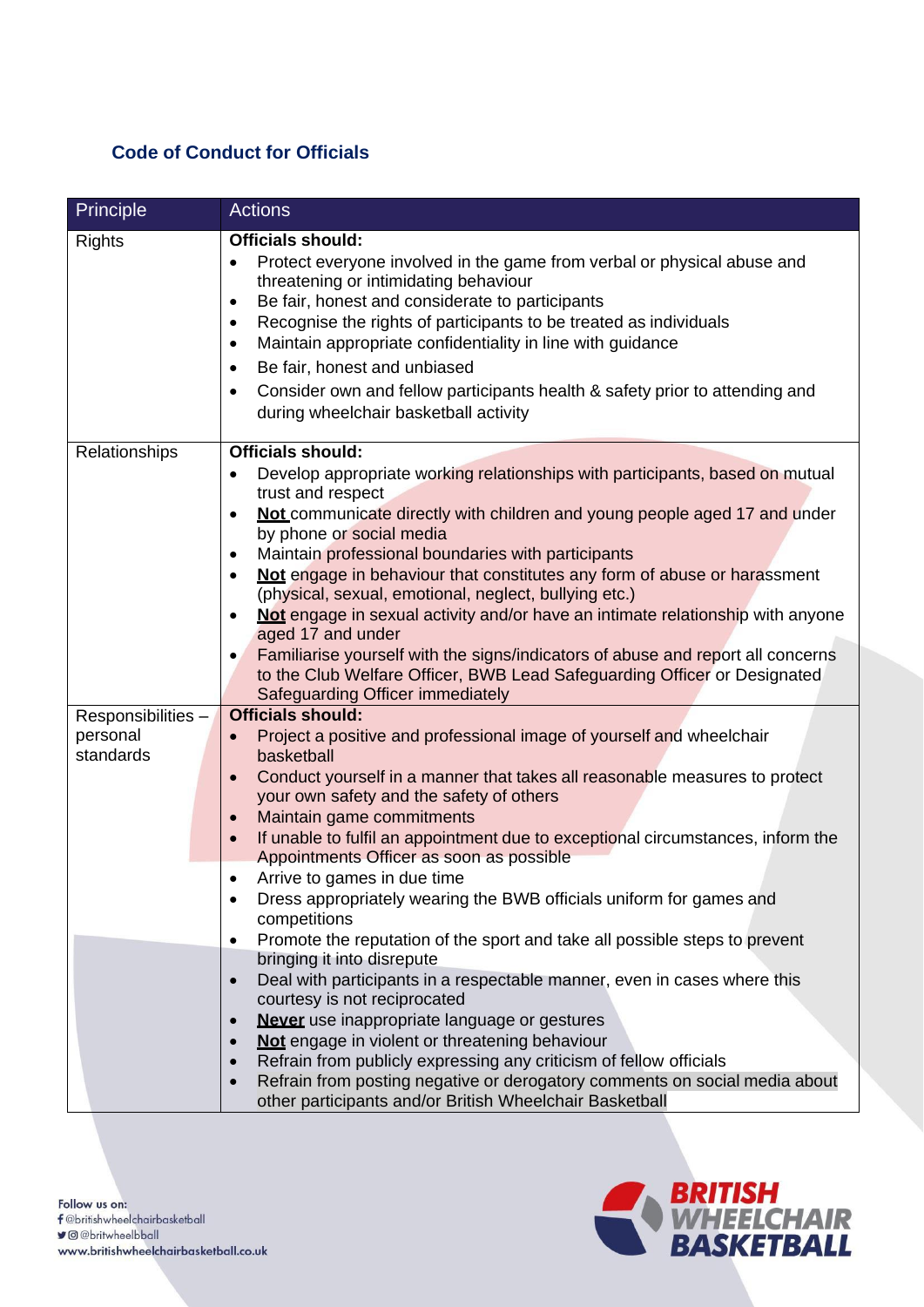|                                                | Officiate in a totally unbiased manner, making all decisions based on the<br>$\bullet$<br>evidence and without reference to any incidents which may have occurred at<br>an earlier date. At all times officiate within the true spirit of the game                                                                                                                                                                                                                                                                                                                                                                                                                                                                                                                                                                                                                                                                                                                                                                                                                                                                                                                                                                                                                                                                                                |
|------------------------------------------------|---------------------------------------------------------------------------------------------------------------------------------------------------------------------------------------------------------------------------------------------------------------------------------------------------------------------------------------------------------------------------------------------------------------------------------------------------------------------------------------------------------------------------------------------------------------------------------------------------------------------------------------------------------------------------------------------------------------------------------------------------------------------------------------------------------------------------------------------------------------------------------------------------------------------------------------------------------------------------------------------------------------------------------------------------------------------------------------------------------------------------------------------------------------------------------------------------------------------------------------------------------------------------------------------------------------------------------------------------|
|                                                | <b>Officials should:</b>                                                                                                                                                                                                                                                                                                                                                                                                                                                                                                                                                                                                                                                                                                                                                                                                                                                                                                                                                                                                                                                                                                                                                                                                                                                                                                                          |
| Responsibilities-<br>professional<br>standards | Maintain affiliation and correct licencing with BWB through annual registration<br>$\bullet$<br>Gain qualifications appropriate to the level at which you officiate and continue<br>$\bullet$<br>personal and professional growth through training and CPD<br>Declare any history or instances where you were disciplined, dismissed,<br>$\bullet$<br>cautioned, warned or convicted of any offence relating to children/young<br>people/adults at risk<br>Respond promptly to communication from the Assignment Officer<br>$\bullet$<br>Decline to be appointed to a match if not completely physically or mentally fit<br>to participate<br>Claim match fees and expenses no later than two weeks after the date of the<br>$\bullet$<br>game<br>Read and implement good practice as laid out in the BWB Safeguarding<br>Policy, Procedures and Guidance<br>Abide by and promote anti-doping rules:<br>o (1) agree to be bound by the NGB's anti-doping rules, and<br>$\circ$ (2) will cooperate with Code-compliant anti-doping investigations and<br>proceedings<br>Have a knowledge and commitment to equality and diversity issues<br>Abide by BWB Policies, Procedures, Guidance and Competition Rules<br>$\bullet$<br>Operate in accordance with the BWB Equal Opportunities policy<br>$\bullet$<br><b>Never intentionally deceive BWB</b> |
|                                                | o Examples include falsifying personal data, deliberately using a<br>photograph of another person, deliberately using another name other<br>than that which is listed on official documentation such as passport or<br>birth certificate<br>As well as the statements outlined under 'officials should', Referees should:<br>Complete a self-declaration                                                                                                                                                                                                                                                                                                                                                                                                                                                                                                                                                                                                                                                                                                                                                                                                                                                                                                                                                                                          |
|                                                | Update availability on assignment software regularly                                                                                                                                                                                                                                                                                                                                                                                                                                                                                                                                                                                                                                                                                                                                                                                                                                                                                                                                                                                                                                                                                                                                                                                                                                                                                              |
|                                                | Have a thorough knowledge of the relevant competition rules for every match<br>Pay proper attention to the noting of disqualification and penalty points etc. on<br>the score sheet                                                                                                                                                                                                                                                                                                                                                                                                                                                                                                                                                                                                                                                                                                                                                                                                                                                                                                                                                                                                                                                                                                                                                               |
|                                                | In cases where a participant is disqualified from a match, make a full written                                                                                                                                                                                                                                                                                                                                                                                                                                                                                                                                                                                                                                                                                                                                                                                                                                                                                                                                                                                                                                                                                                                                                                                                                                                                    |
|                                                | report and forward immediately to BWB                                                                                                                                                                                                                                                                                                                                                                                                                                                                                                                                                                                                                                                                                                                                                                                                                                                                                                                                                                                                                                                                                                                                                                                                                                                                                                             |
|                                                | Submit match reports, where applicable, as soon as reasonably possible after<br>a match                                                                                                                                                                                                                                                                                                                                                                                                                                                                                                                                                                                                                                                                                                                                                                                                                                                                                                                                                                                                                                                                                                                                                                                                                                                           |
|                                                | As well as the statements outlined under 'officials should', Commissioners,<br><b>Statisticians and Table Officials should:</b>                                                                                                                                                                                                                                                                                                                                                                                                                                                                                                                                                                                                                                                                                                                                                                                                                                                                                                                                                                                                                                                                                                                                                                                                                   |
|                                                | Have a thorough knowledge of the relevant competition rules for every match                                                                                                                                                                                                                                                                                                                                                                                                                                                                                                                                                                                                                                                                                                                                                                                                                                                                                                                                                                                                                                                                                                                                                                                                                                                                       |



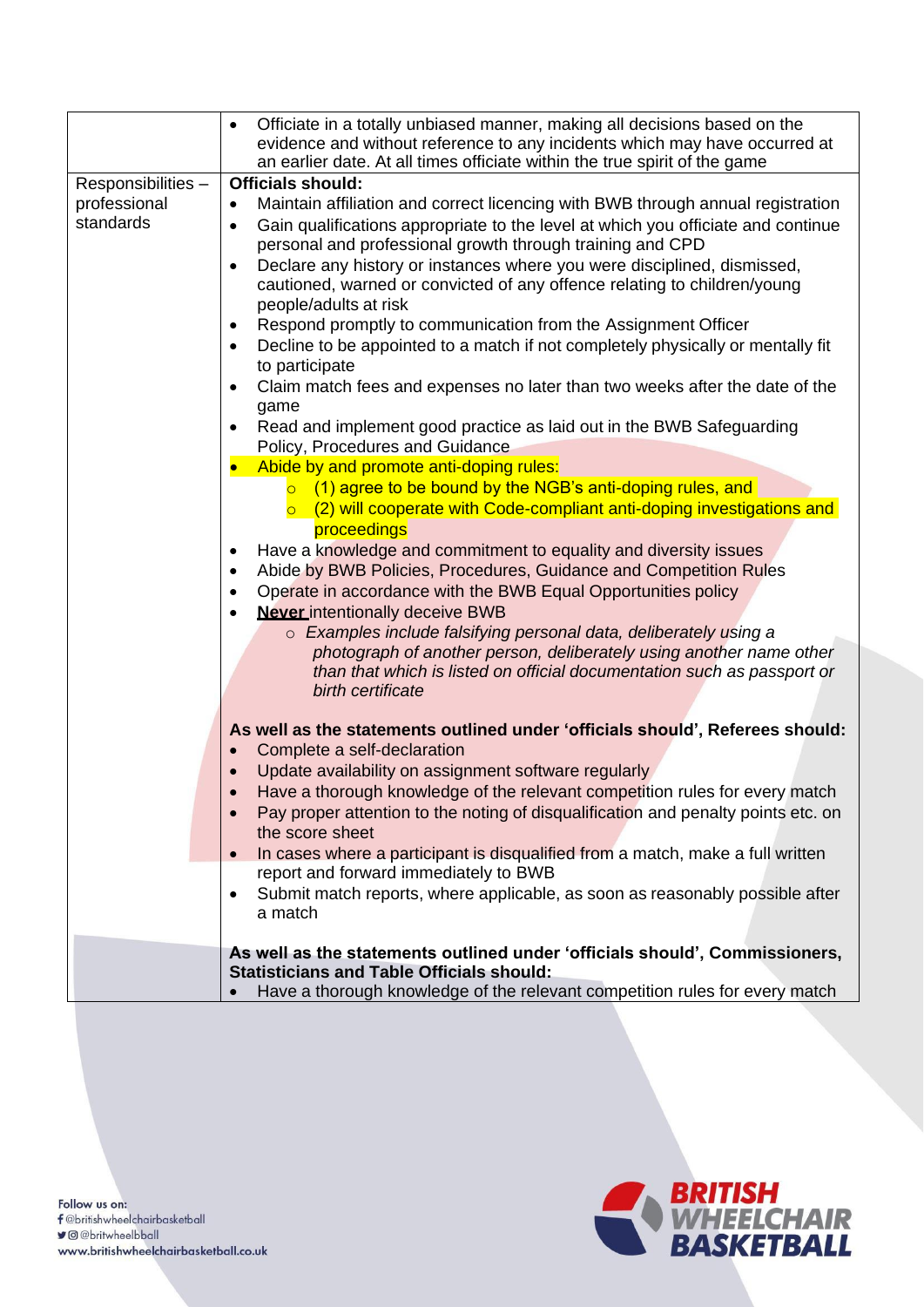#### **Code of Conduct for Volunteers**

#### Definitions:

**Volunteers** refers to anyone undertaking non-paid work within wheelchair basketball clubs or events.

V**olunteers in a position of trust** are volunteers such as, Committee Member, Coach, Activator, Leader, Team Manager or Event Coordinator. Other roles may be included.

A volunteer who is **not** in a **position of trust** will **not** have unsupervised contact with members or any formal responsibilities.

If you are unsure whether you require a DBS contact BWB's Lead Safeguarding Officer.

| Principle            | <b>Actions</b>                                                                                                                                                                                                                                                                                                                                                                                                                                                                                                                                                                                                                                                               |
|----------------------|------------------------------------------------------------------------------------------------------------------------------------------------------------------------------------------------------------------------------------------------------------------------------------------------------------------------------------------------------------------------------------------------------------------------------------------------------------------------------------------------------------------------------------------------------------------------------------------------------------------------------------------------------------------------------|
| <b>Rights</b>        | <b>Volunteers should:</b><br>Create an environment free of fear and harassment<br>$\bullet$<br>Be fair, honest and considerate to participants<br>$\bullet$<br>Recognise the rights of participants to be treated as individuals<br>$\bullet$<br>Promote the concept of a balanced lifestyle, supporting the well-being of the<br>$\bullet$<br>athlete both in and out of the sport<br>Promote the welfare and best interests of their athletes<br>$\bullet$<br>Maintain appropriate confidentiality in line with guidance<br>$\bullet$<br>Consider own and fellow participants health & safety prior to attending and<br>$\bullet$<br>during wheelchair basketball activity |
| <b>Relationships</b> | <b>Volunteers should:</b><br>Develop an appropriate working relationship with participants, based on<br>$\bullet$<br>mutual trust and respect<br>Familiarise yourself with the signs/indicators of abuse and report all concerns<br>to the Club Welfare Officer, BWB Lead Safeguarding Officer or Designated<br>Safeguarding Officer immediately<br>Volunteers in a position of trust should:                                                                                                                                                                                                                                                                                |
|                      | Not engage in behaviour that constitutes any form of abuse or harassment<br>(physical, sexual, emotional, neglect, bullying etc.)<br>Not engage in sexual activity and/or have an intimate relationship with anyone<br>aged 17 and under<br>Not communicate directly with children and young people aged 17 and under<br>by phone or social media<br>Maintain professional boundaries with participants                                                                                                                                                                                                                                                                      |



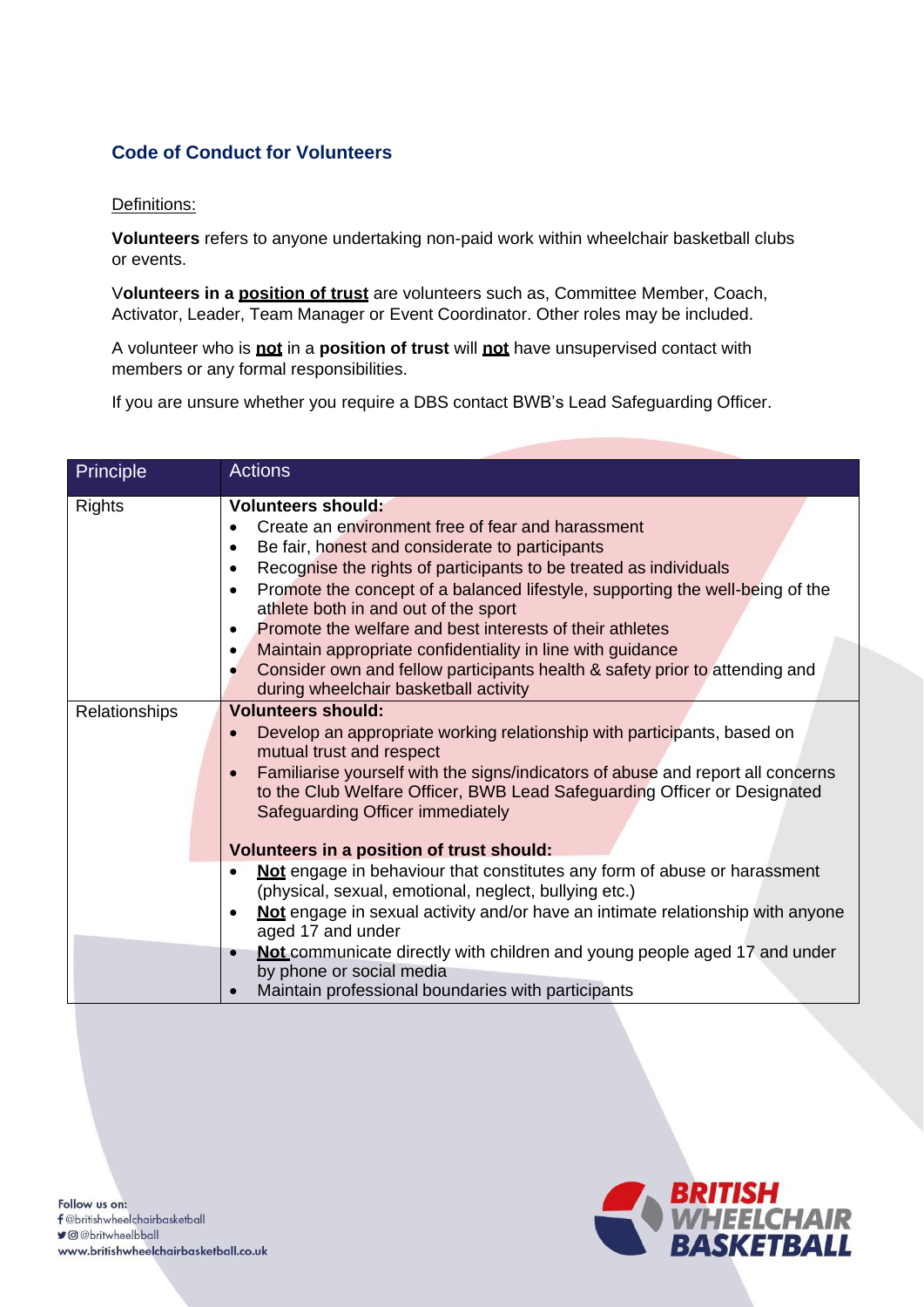| Responsibilities- | <b>Volunteers should:</b>                                                                       |
|-------------------|-------------------------------------------------------------------------------------------------|
| personal          | Develop an appropriate working relationship with participants, based on<br>$\bullet$            |
| standards         | mutual trust and respect                                                                        |
|                   | Project a positive and professional image of yourself and wheelchair<br>$\bullet$<br>basketball |
|                   | Promote the reputation of the sport and take all possible steps to prevent it<br>$\bullet$      |
|                   | from being in disrepute                                                                         |
|                   | Be respectful towards other participants<br>$\bullet$                                           |
|                   | <b>Maintain commitments</b><br>$\bullet$                                                        |
|                   | Refrain from posting negative or derogatory comments on social media about<br>$\bullet$         |
|                   | other participants                                                                              |
|                   | <b>Never</b> use inappropriate language or gestures<br>$\bullet$                                |
|                   | Not engage in violent or threatening behaviour                                                  |
|                   | Volunteers in a position of trust should:                                                       |
|                   | Abide by and promote anti-doping rules:                                                         |
|                   | $\circ$ (1) agree to be bound by the NGB's anti-doping rules, and                               |
|                   | $\circ$ (2) will cooperate with Code-compliant anti-doping investigations and                   |
|                   | proceedings                                                                                     |
|                   | Encourage athletes to accept responsibility for their own behaviour and                         |
|                   | performance in training, participation and competition                                          |
|                   | Strive to develop individual and team respect for opponents, officials and<br>$\bullet$         |
|                   | coaches                                                                                         |
|                   | Encourage athletes to adhere to the rules and spirit of the game                                |
| Responsibilities- | <b>Volunteers should:</b>                                                                       |
| professional      | Abide by BWB Policies, Procedures, Guidance and Competition Rules<br>$\bullet$                  |
| standards         | Read and implement good practice as laid out in the BWB Safeguarding<br>$\bullet$               |
|                   | Policy, Procedures and Guidance                                                                 |
|                   | <b>Never intentionally deceive BWB</b>                                                          |
|                   | o Examples include falsifying personal data, deliberately using a                               |
|                   | photograph of another person, deliberately using another name other                             |
|                   | than that which is listed on official documentation such as a passport                          |
|                   | or birth certificate                                                                            |
|                   | <b>Volunteers in a position of trust should:</b>                                                |
|                   | Have a knowledge and commitment to equality and diversity issues<br>$\bullet$                   |
|                   | Operate in accordance with the BWB Equal Opportunities policy                                   |
|                   | Declare any history or instances where you were disciplined, dismissed,<br>$\bullet$            |
|                   | cautioned, warned or convicted of any offence relating to children/young                        |
|                   | people/adults at risk                                                                           |
|                   | Maintain affiliation with BWB though annual registration<br>٠                                   |
|                   | Undergo a DBS check through BWB where appropriate                                               |
|                   | Hold appropriate qualifications                                                                 |
|                   | Educate participants as to their responsibilities in contributing to a safe                     |
|                   | environment                                                                                     |
|                   | Ensure that all activities are suitable for the age, experience and ability of the              |
|                   | athletes                                                                                        |

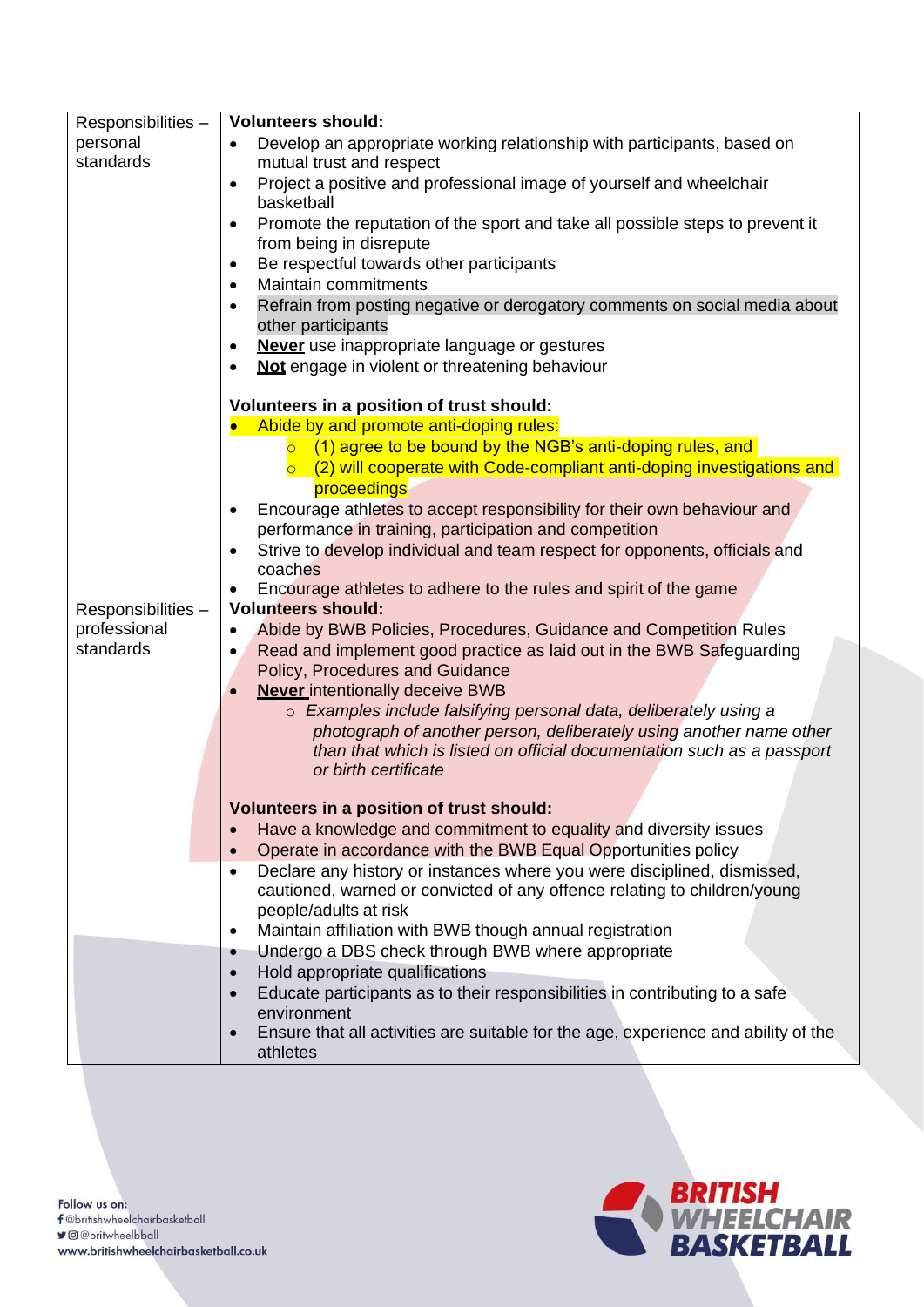## **Code of Conduct for Parents, Carers and Spectators**

| <b>Principle</b>                               | <b>Actions</b>                                                                                                                                                                                                                                                                                                                                                                                                                                                                                                                                                                                                                                                                                                                                                                                                             |
|------------------------------------------------|----------------------------------------------------------------------------------------------------------------------------------------------------------------------------------------------------------------------------------------------------------------------------------------------------------------------------------------------------------------------------------------------------------------------------------------------------------------------------------------------------------------------------------------------------------------------------------------------------------------------------------------------------------------------------------------------------------------------------------------------------------------------------------------------------------------------------|
| Relationships                                  | <b>Parents, Carers and Spectators should:</b><br>Report any concerns to the Club Welfare Officer, the BWB Lead Safeguarding<br>Officer or Designated Safeguarding Officer<br>Not engage in behaviour that constitutes any form of abuse or harassment<br>(physical, sexual, emotional, neglect, bullying etc.)<br>Develop appropriate relationships, based on mutual trust and respect<br>Consider own and fellow participants health & safety prior to attending and<br>during wheelchair basketball activity                                                                                                                                                                                                                                                                                                             |
| Responsibilities-<br>personal<br>standards     | Parents, Carers and Spectators should:<br>Create an environment free of fear and harassment<br>$\bullet$<br>Promote the reputation of the sport and take all possible steps to prevent it<br>$\bullet$<br>from being in disrepute<br>Never use inappropriate language or gestures<br>Discourage unfair play<br>Set a good example by recognising fair play and applauding good<br>performances of all<br><b>Never</b> argue with officials<br><b>Never</b> punish or belittle an athlete for losing or making mistakes<br>Publicly accept officials' judgements<br>٠<br>Challenge poor practice and improper conduct though the appropriate<br>$\bullet$<br>channels<br>Not engage in violent or threatening behaviour<br>Refrain from posting negative or derogatory comments on social media about<br>other participants |
|                                                | <b>Parents and Carers should</b><br>Encourage your child to abide by and promote anti-doping rules:<br>(1) agree to be bound by the NGB's anti-doping rules, and<br>$\overline{\circ}$<br>(2) will cooperate with Code-compliant anti-doping investigations and<br>proceedings<br>Encourage your child to learn the rules<br>Encourage your child to respect their teammates, the opposition and officials<br>Help your child to recognise good performance, not just results<br>Never force your child to take part in sport<br>$\bullet$<br>Support your child's involvement and help them to enjoy wheelchair basketball<br>Encourage and guide performers to accept responsibility for their own<br>performance and behaviour                                                                                          |
| Responsibilities-<br>professional<br>standards | <b>Parents and Carers and Spectators should:</b><br>Read and implement good practice as laid out in the BWB Safeguarding<br>Policy, Procedures and Guidance<br>Abide by BWB Policies, Procedures, Guidance and Competition Rules<br><b>Never intentionally deceive BWB</b><br>o Examples include falsifying personal data, deliberately using a<br>photograph of another person, deliberately using another name other<br>than that which is listed on official documentation such as a passport<br>or birth certificate                                                                                                                                                                                                                                                                                                   |

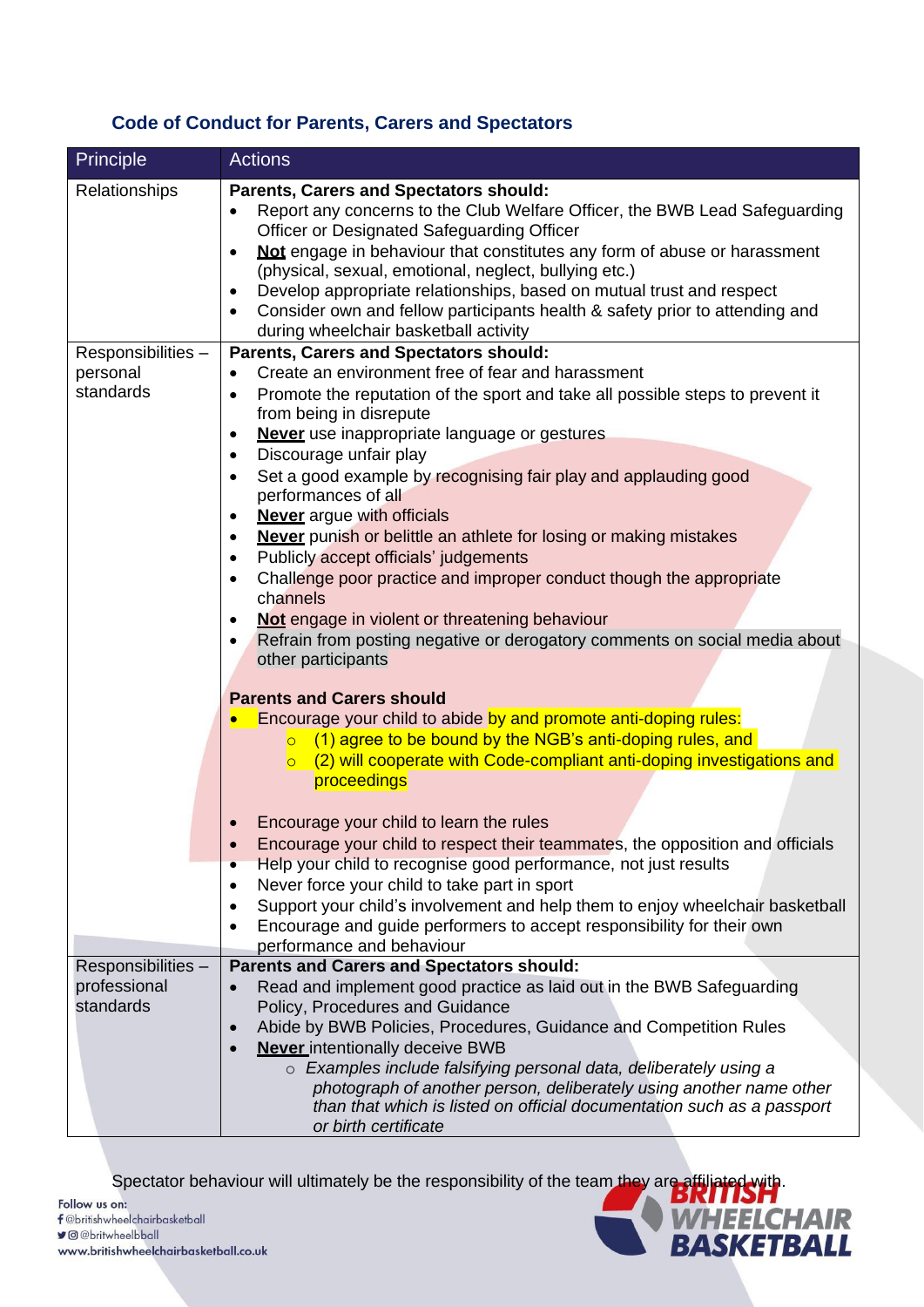## **Code of Conduct for Players**

| Principle                                                                                                               | <b>Actions</b>                                                                                                                                                                                                                                                                                                                                                                                                                                                                                                                                                                                                                                                                                                                                                                                                                                                                                                                                                                                                                                                                                                                                                                                                                  |
|-------------------------------------------------------------------------------------------------------------------------|---------------------------------------------------------------------------------------------------------------------------------------------------------------------------------------------------------------------------------------------------------------------------------------------------------------------------------------------------------------------------------------------------------------------------------------------------------------------------------------------------------------------------------------------------------------------------------------------------------------------------------------------------------------------------------------------------------------------------------------------------------------------------------------------------------------------------------------------------------------------------------------------------------------------------------------------------------------------------------------------------------------------------------------------------------------------------------------------------------------------------------------------------------------------------------------------------------------------------------|
| <b>Rights</b>                                                                                                           | <b>Players should</b><br>Be fair, honest and considerate to all participants<br>Respect team-mates, the other team, the officials and the coaches<br>$\bullet$<br>Always respect the official's decisions<br>$\bullet$<br>Consider own and fellow participants health & safety prior to attending and<br>$\bullet$<br>during wheelchair basketball activity                                                                                                                                                                                                                                                                                                                                                                                                                                                                                                                                                                                                                                                                                                                                                                                                                                                                     |
| Relationships                                                                                                           | <b>Players should</b><br>Not engage in behaviour that constitutes any form of abuse or harassment<br>$\bullet$<br>(physical, sexual, emotional, neglect, bullying etc.)<br>Develop appropriate relationships, with other participants, team staff and<br>officials<br>Tell a responsible adult if another young person confides in you and you think<br>they need help<br>Report any concerns to the Club Welfare Officer, the BWB Lead Safeguarding<br><b>Officer or Designated Safeguarding Officer</b>                                                                                                                                                                                                                                                                                                                                                                                                                                                                                                                                                                                                                                                                                                                       |
| Responsibilities-<br>personal<br>standards                                                                              | <b>Players should</b><br>Not engage in hazing, initiations or dares<br>٠<br>Observe the rules and spirit of the game<br>$\bullet$<br>Accept the decisions of the match officials without questions or complaint (let<br>$\bullet$<br>your captain or coach ask the necessary questions)<br>Abide by and promote anti-doping rules:<br>$\bullet$<br>$\circ$ (1) agree to be bound by the NGB's anti-doping rules, and<br>(2) will cooperate with Code-compliant anti-doping investigations and<br>$\overline{\circ}$<br>proceedings<br>Project a positive and professional image of yourself and wheelchair<br>basketball<br>Be a good sport, applaud all good performance, whether by your team or by<br>the opponent<br>Promote the reputation of the sport and take all possible steps to prevent it<br>$\bullet$<br>from being in disrepute<br>Never use inappropriate language or gestures<br>$\bullet$<br>Not engage in violent or threatening behaviour<br>$\bullet$<br>Never bully, spread rumours or tell lies about others<br>Refrain from publicly expressing criticism of participants<br>$\bullet$<br>Refrain from posting negative or derogatory comments on social media about<br>$\bullet$<br>other participants |
| Responsibilities-<br>professional<br>standards<br>Follow us on:<br>f@britishwheelchairbasketball<br>■ © @britwheelbball | <b>Players should</b><br>Maintain affiliation with BWB through annual registration<br>Win or lose with dignity. Shake hands with the opposing team and the officials<br>at the end of every game<br><b>Never intentionally deceive BWB</b><br>$\bullet$<br>o Examples include falsifying personal data, deliberately using a<br>photograph of another person, deliberately using another name other<br>than that which is listed on official documentation such as a passport<br>or birth certificate<br>Read and implement good practice as laid out in the BWB Safeguarding<br>$\bullet$<br>Policy, Procedures and Guidance<br>Abide by BWB Policies, Procedures, Guidance and Competition Rules<br>SKETBALL                                                                                                                                                                                                                                                                                                                                                                                                                                                                                                                  |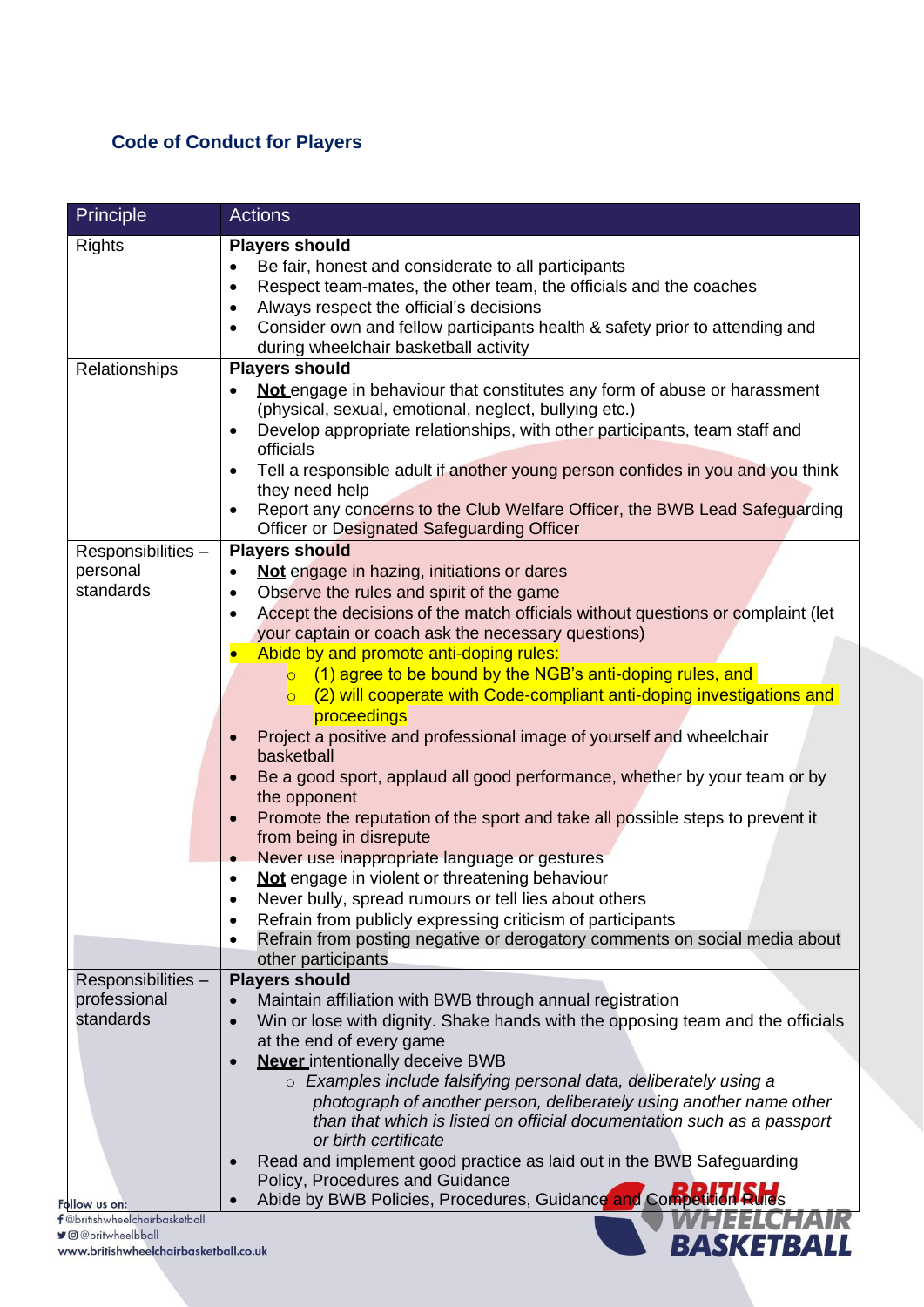| <b>Code of Conduct for Inspire a Generation Community Activators</b> |
|----------------------------------------------------------------------|
|----------------------------------------------------------------------|

| Principle     | <b>Actions</b>                                                                                                                                                                                                                                                                                                                                                                                                                                                                                                                                                                                                                                                                                                                                                                 |
|---------------|--------------------------------------------------------------------------------------------------------------------------------------------------------------------------------------------------------------------------------------------------------------------------------------------------------------------------------------------------------------------------------------------------------------------------------------------------------------------------------------------------------------------------------------------------------------------------------------------------------------------------------------------------------------------------------------------------------------------------------------------------------------------------------|
| <b>Rights</b> | <b>Community Activators should:</b><br>Create an environment free of fear and harassment<br>Be fair, honest and considerate to participants<br>٠<br>Recognise the rights of participants to be treated as individuals<br>Promote the welfare and best interests of their athletes<br>$\bullet$<br>Maintain appropriate confidentiality in line with guidance<br>Consider own and fellow participants health & safety prior to attending and<br>$\bullet$<br>during wheelchair basketball activity                                                                                                                                                                                                                                                                              |
| Relationships | <b>Community Activators should:</b><br>Develop an appropriate working relationship with participants, based on<br>mutual trust and respect<br>Familiarise yourself with the signs/indicators of abuse and report all concerns<br>$\bullet$<br>to the Session/Event Welfare Officer, BWB Lead Safeguarding Officer or<br>Designated Safeguarding Officer immediately<br>Not engage in behaviour that constitutes any form of abuse or harassment<br>(physical, sexual, emotional, neglect, bullying etc.)<br>Not engage in sexual activity and/or have an intimate relationship with anyone<br>aged 17 and under<br>Not communicate directly with children and young people aged 17 and under<br>by phone or social media<br>Maintain professional boundaries with participants |

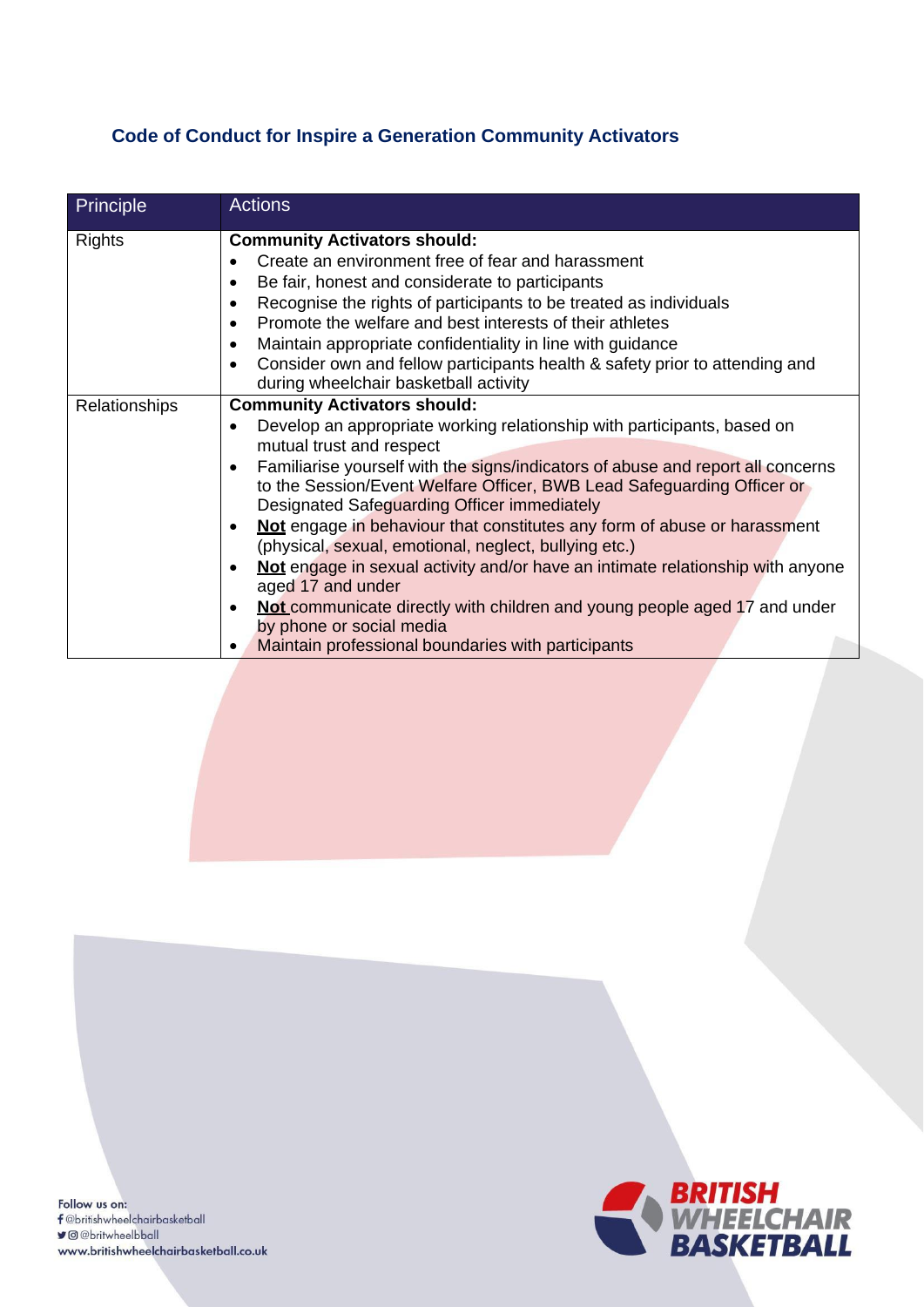| Responsibilities- | <b>Community Activators should:</b>                                                                                                      |
|-------------------|------------------------------------------------------------------------------------------------------------------------------------------|
| personal          | Develop an appropriate working relationship with participants, based on                                                                  |
| standards         | mutual trust and respect                                                                                                                 |
|                   | Project a positive and professional image of yourself and wheelchair<br>$\bullet$<br>basketball                                          |
|                   | Promote the reputation of the sport and take all possible steps to prevent it                                                            |
|                   | from being in disrepute                                                                                                                  |
|                   | Be respectful towards other participants                                                                                                 |
|                   | <b>Maintain commitments</b>                                                                                                              |
|                   | Refrain from posting negative or derogatory comments on social media about<br>other participants                                         |
|                   | Never use inappropriate language or gestures                                                                                             |
|                   | Not engage in violent or threatening behaviour                                                                                           |
|                   | Encourage athletes to accept responsibility for their own behaviour and                                                                  |
|                   | performance in activities and sessions                                                                                                   |
|                   | Encourage participants to adhere to the rules and spirit of the sport                                                                    |
| Responsibilities- | <b>Community Activators should:</b>                                                                                                      |
| professional      | Abide by activity/session Policies, Procedures and Guidance                                                                              |
| standards         | Read and implement good practice as laid out in the activity/session                                                                     |
|                   | Safeguarding Policy, Procedures and Guidance                                                                                             |
|                   | <b>Never intentionally deceive BWB or Delivery Partners</b>                                                                              |
|                   | o Examples include falsifying personal data, deliberately using a<br>photograph of another person, deliberately using another name other |
|                   | than that which is listed on official documentation such as a passport                                                                   |
|                   | or birth certificate                                                                                                                     |
|                   | Have a knowledge and commitment to equality and diversity issues                                                                         |
|                   | Operate in accordance with the Equal Opportunities policies<br>$\bullet$                                                                 |
|                   | Declare any history or instances where you were disciplined, dismissed,                                                                  |
|                   | cautioned, warned or convicted of any offence relating to children/young                                                                 |
|                   | people/adults at risk                                                                                                                    |
|                   | Undergo a DBS check through BWB where appropriate                                                                                        |
|                   | Hold appropriate qualifications                                                                                                          |
|                   | Educate participants as to their responsibilities in contributing to a safe                                                              |
|                   | environment                                                                                                                              |
|                   | Ensure that all activities are suitable for the age, experience and ability of the                                                       |
|                   | participants<br>Refrain from posting negative or derogatory comments on social media about                                               |
|                   | other participants and/or British Wheelchair Basketball                                                                                  |

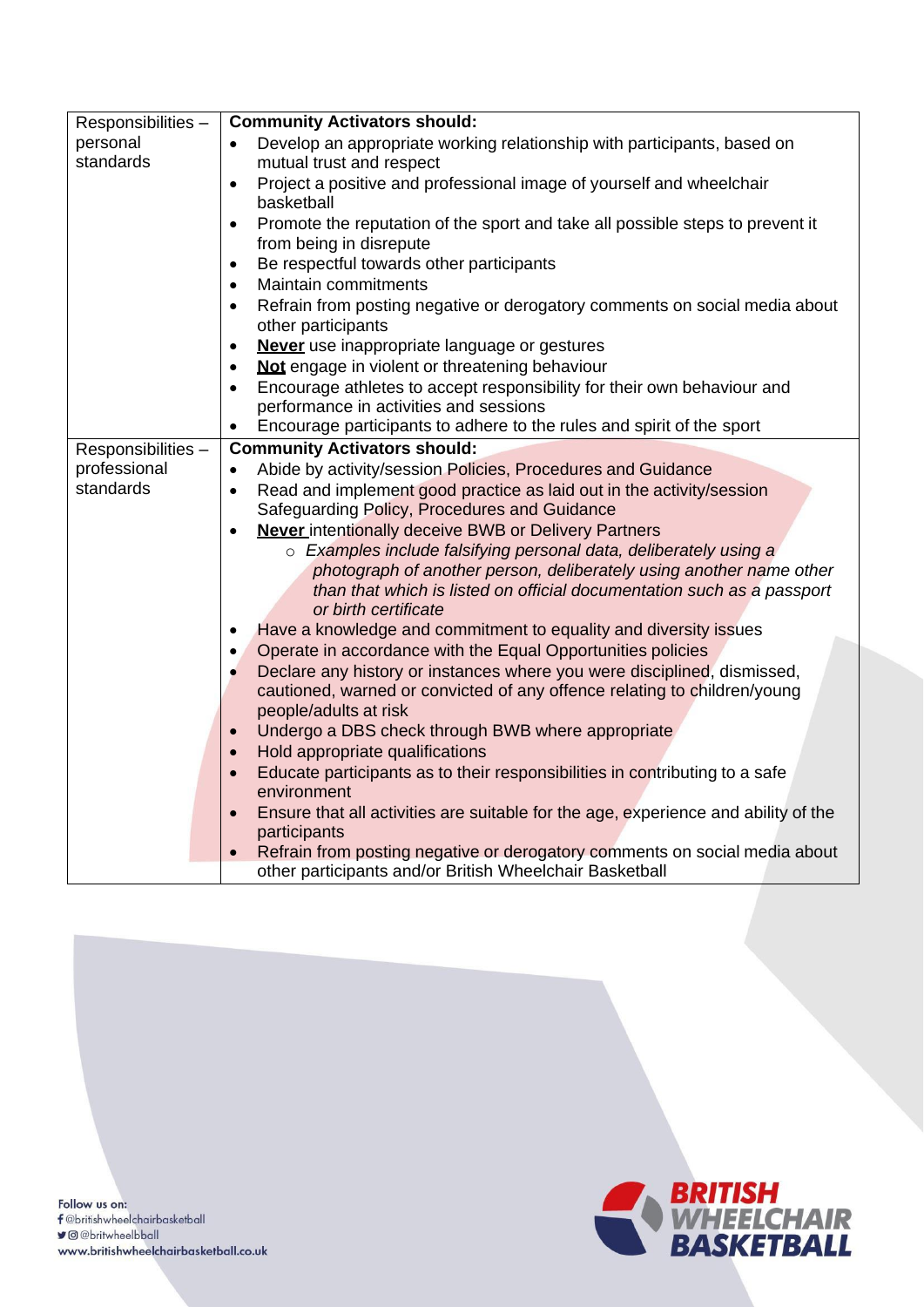#### **Code of Conduct for Inspire a Generation Participants**

| Principle          | <b>Actions</b>                                                                                                                                        |
|--------------------|-------------------------------------------------------------------------------------------------------------------------------------------------------|
| <b>Rights</b>      | <b>Participants should</b><br>Be fair, honest, respectful and considerate to all participants                                                         |
|                    | Consider own and fellow participants health & safety prior to attending and<br>during wheelchair basketball activity                                  |
| Relationships      | <b>Players should</b>                                                                                                                                 |
|                    | Not engage in behaviour that constitutes any form of abuse or harassment<br>(physical, sexual, emotional, neglect, bullying etc.)                     |
|                    | Develop appropriate relationships, with other participants, session/activity staff<br>and officials                                                   |
|                    | Tell a responsible adult if another young person confides in you and you think<br>they need help                                                      |
|                    | Report any concerns to the activity/session Welfare Officer, the BWB Lead<br>Safeguarding Officer or Designated Safeguarding Officer                  |
| Responsibilities-  | <b>Players should</b>                                                                                                                                 |
| personal           | Not engage in hazing, initiations or dares                                                                                                            |
| standards          | Observe the rules and spirit of the game<br>$\bullet$                                                                                                 |
|                    | Accept the decisions of the match officials without questions or complaint (let<br>$\bullet$                                                          |
|                    | your captain or coach ask the necessary questions)                                                                                                    |
|                    | Project a positive and professional image of yourself and wheelchair                                                                                  |
|                    | basketball                                                                                                                                            |
|                    | Be a good sport, applaud all good performance, whether by your team or by<br>the opponent                                                             |
|                    | Promote the reputation of the sport and take all possible steps to prevent it                                                                         |
|                    | from being in disrepute                                                                                                                               |
|                    | Never use inappropriate language or gestures                                                                                                          |
|                    | Not engage in violent or threatening behaviour                                                                                                        |
|                    | Never bully, spread rumours or tell lies about others                                                                                                 |
|                    | Refrain from publicly expressing criticism of participants<br>$\bullet$<br>Refrain from posting negative or derogatory comments on social media about |
|                    | other participants                                                                                                                                    |
| Responsibilities - | <b>Participants should</b>                                                                                                                            |
| professional       | Incorporate good sportsmanship into activities and sessions                                                                                           |
| standards          | <b>Never</b> intentionally deceive BWB or Delivery Partners                                                                                           |
|                    | ○ Examples include falsifying personal data, deliberately using a                                                                                     |
|                    | photograph of another person, deliberately using another name other                                                                                   |
|                    | than that which is listed on official documentation such as a passport<br>or birth certificate                                                        |
|                    | Read and implement good practice as laid out in the activity/session                                                                                  |
|                    | Safeguarding Policy, Procedures and Guidance                                                                                                          |
|                    | Abide by session/activity Policies, Procedures and Guidance                                                                                           |



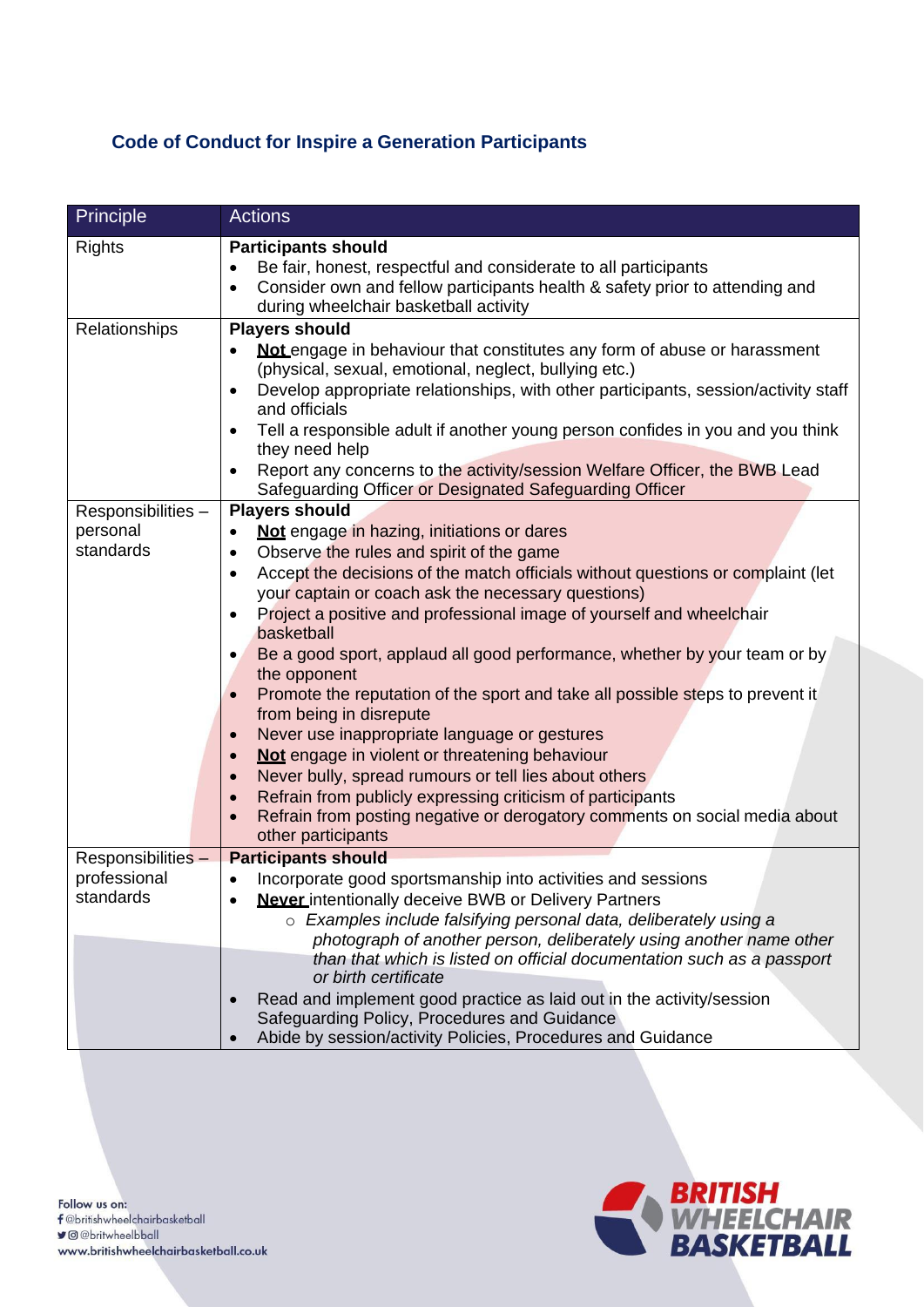#### **Code of Conduct for Tutors and Contracted Workforce**

| Principle                                   | <b>Actions</b>                                                                                                                                                                                                                                                                                                                                                                                                                                                                                                                                                                                                                                                                                                                                                                                                                                                                                                          |
|---------------------------------------------|-------------------------------------------------------------------------------------------------------------------------------------------------------------------------------------------------------------------------------------------------------------------------------------------------------------------------------------------------------------------------------------------------------------------------------------------------------------------------------------------------------------------------------------------------------------------------------------------------------------------------------------------------------------------------------------------------------------------------------------------------------------------------------------------------------------------------------------------------------------------------------------------------------------------------|
| <b>Rights</b>                               | <b>Tutors and Contracted Workforce should:</b><br>Create an environment free of fear and harassment for all participants<br>$\bullet$<br>Be fair, honest and considerate to participants<br>٠<br>Recognise the rights of participants to be treated as individuals<br>$\bullet$<br>Maintain appropriate confidentiality in line with guidance<br>$\bullet$<br>Consider own and fellow participants health & safety prior to attending<br>$\bullet$<br>and during wheelchair basketball activity                                                                                                                                                                                                                                                                                                                                                                                                                         |
| Relationships                               | <b>Tutors and Contracted Workforce should:</b><br>Develop an appropriate working relationship with participants, based on<br>mutual trust and respect<br>Maintain professional boundaries with participants<br>$\bullet$<br>Not engage in behaviour that constitutes any form of abuse or<br>$\bullet$<br>harassment (physical, sexual, emotional, neglect, bullying etc.)<br>Not engage in sexual activity and/or have intimate relationships with<br>$\bullet$<br>anyone aged 17 and under<br>Not communicate directly with children and young people aged 17 and<br>$\bullet$<br>under by phone or social media<br>Familiarise yourself with the signs/indicators of abuse and report all<br>$\bullet$<br>concerns to the Welfare/Safeguarding Officer, BWB Lead Safeguarding<br>Officer or Designated Safeguarding Officer immediately                                                                              |
| Responsibilities-<br>personal standards     | <b>Tutors and Contracted Workforce should:</b><br>Project a positive and professional image of yourself and wheelchair<br>$\bullet$<br>basketball<br>Conduct yourself in a manner that takes all reasonable measures to<br>$\bullet$<br>protect your own safety and the safety of others<br>Promote the reputation of the sport and take all possible steps to prevent<br>$\bullet$<br>bringing it into disrepute<br>Dress appropriately<br>$\bullet$<br>Not engage in violent or threatening behaviour<br>$\bullet$<br>Never use inappropriate language or gestures<br>$\bullet$<br>Refrain from posting negative or derogatory comments on social media<br>about other participants and/or British Wheelchair Basketball                                                                                                                                                                                              |
| Responsibilities-<br>professional standards | <b>Tutors and Contracted Workforce should:</b><br>Undergo a DBS check through BWB where required<br>$\bullet$<br>Gain appropriate qualifications<br>٠<br>Complete regular risk assessments and minimise possible risks<br>$\bullet$<br>Abide by BWB Policies, Procedures, Guidance and Competition Rules<br>$\bullet$<br>Communicate and cooperate with other organisations and individuals in<br>$\bullet$<br>the best interest of participants<br>Read and implement good practice as laid out in the BWB Safeguarding<br>$\bullet$<br>Policy, Procedures and Guidance<br>Declare any history or instances where you were disciplined, dismissed,<br>$\bullet$<br>cautioned, warned or convicted of any offence relating to children/young<br>people/adults at risk<br>Have a knowledge and commitment to equality and diversity issues<br>$\bullet$<br>Operate in accordance with the BWB Equal Opportunities policy |

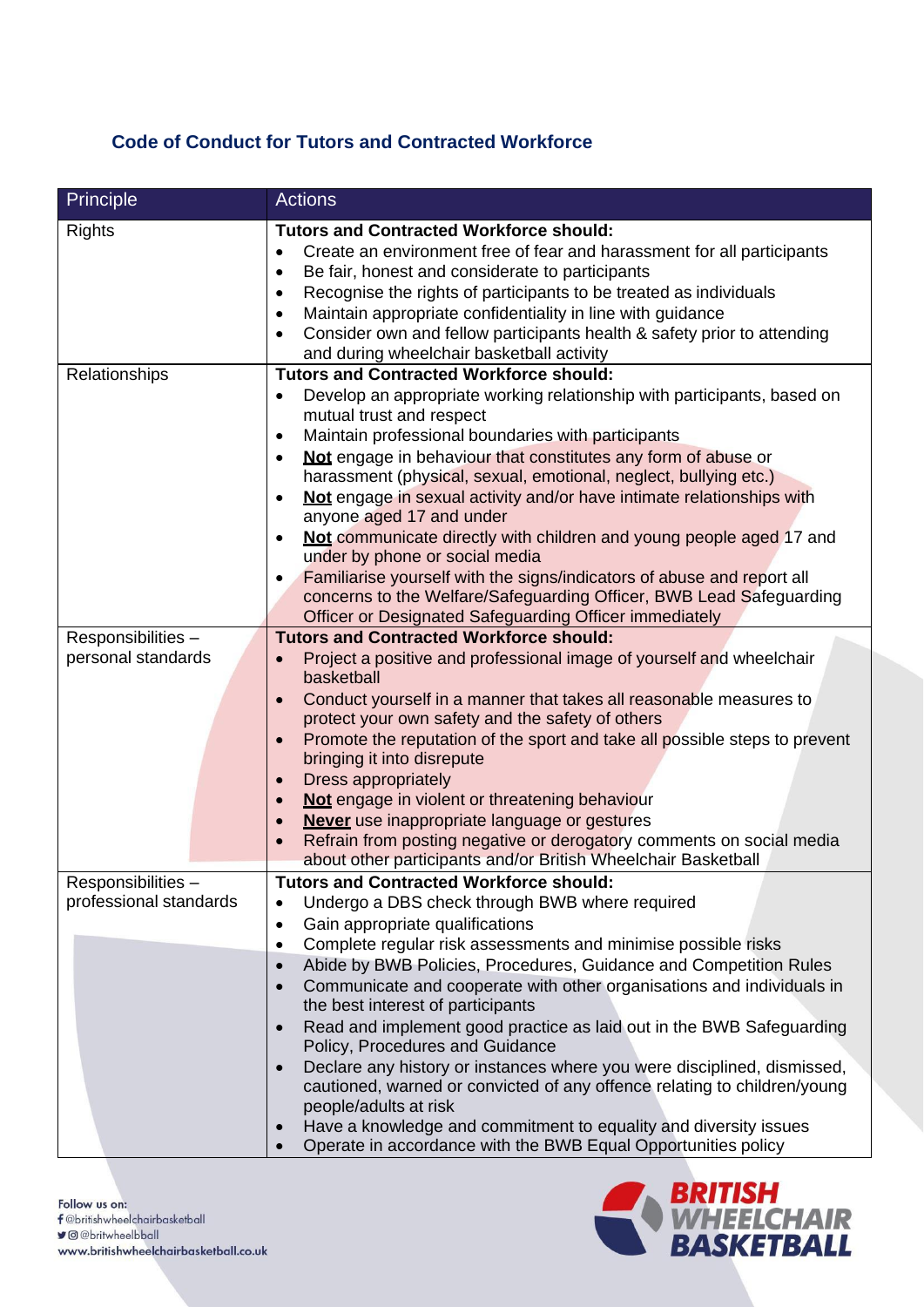| <b>Never</b> intentionally deceive BWB                                                               |
|------------------------------------------------------------------------------------------------------|
| ○ Examples include falsifying personal data, deliberately using a                                    |
| photograph of another person, deliberately using another name                                        |
| other than that which is listed on official documentation such as a<br>passport or birth certificate |
|                                                                                                      |



Follow us on:<br>**f** @britishwheelchairbasketball **9** @britwheelbball www.britishwheelchairbasketball.co.uk